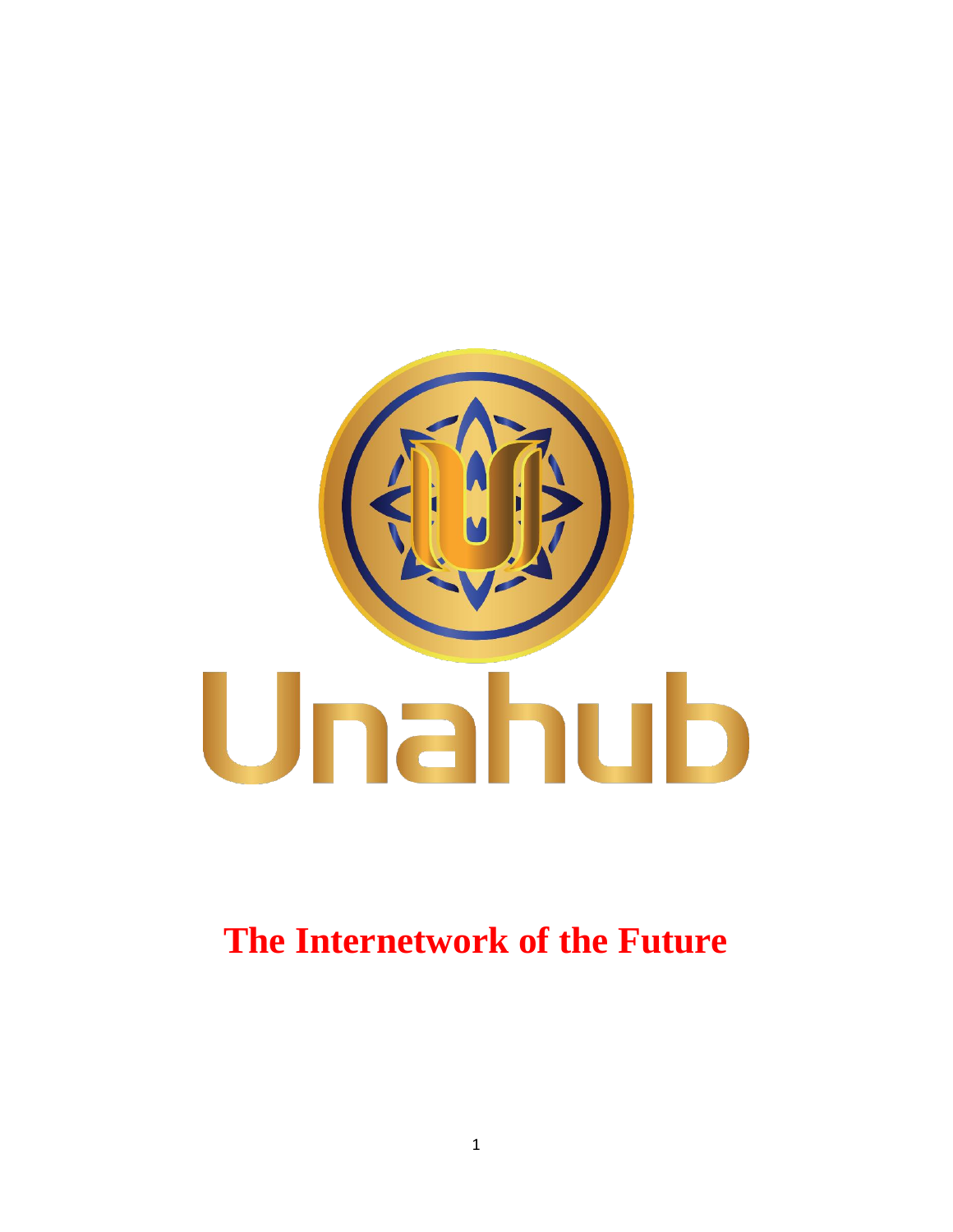### **Disclaimer**

The information in this document is confidential and is to be read only by authorized parties. It is acknowledged by the reader of this plan that information furnished in this plan is in all respects, confidential in nature, other than in formation which is in the public domain through other means and that any disclosure or use of same by reader may cause serious harm or damage to aforementioned parties.

This business plan is not to be copied or reproduced by any means without the sole written consent of an authorized agent of Omatrix Inc. Investors and fianciers should be aware that any projections concerning future performance and potential rates of return of the investment described herein represent estimates prepared on the basis of assumptions, which are considered by the investment developers under the present market conditions. It should be understood that actual results may vary considerably from the projections.

# **Acknowledgement**

We thank you for viewing this white paper. Your support and enthusiasm is greatly appreciated. Please share your insights and suggestions with us. UnaHub is a monumental project and we welcome top team members to participate and contribute to the 2018 launch.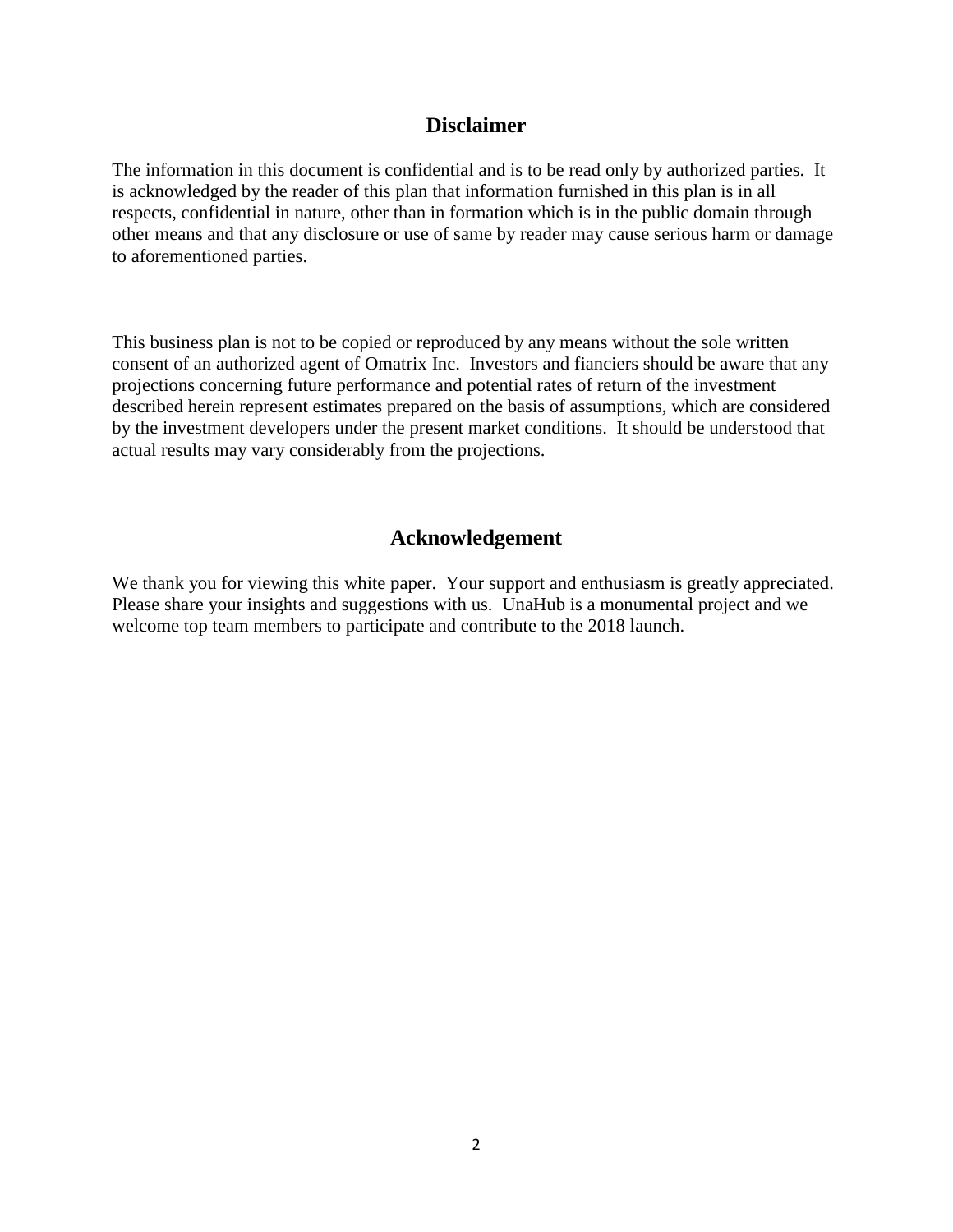# **Abstract**

The innovation of the future is one where smart technology can create greater opportunity through global inclusion. This can be achieved by creating a golden bridge which integrates both centralization and decentralization infostructure. A new technology triad of transparency can be created which interlinks the diverse elements of the global community into a more cohesive and cooperative partnership. As our global system is in the crisis of transformation and evolution, we need to reinstate trust, cooperation and greater interactivity between every individual, city and country.

It is now possible, in the very near future, with quantum coding on the horizon, that we discover the holy grail of technology and create a new Internet foundation of the future. The smart technology of integrity can be the ultimate trust builder in the global society which creates opportunity and prosperity for all through interactivity.

UnaHub is the internetwork of the future, which creates a new foundational infostructure, organizing all big data while integrating social – commerce – data into a global platform. The format creates an organizational system of all big data, hyperspeeds transactions and offers greater social interactivity. UnaHub's quantum blockchain is able to create a global interlink between all public and private blockchains.

The UnaHub official cryptocurrency, UNAGOLD, unites traditional banking and cryptocurrencies through a quantum network of multiple applications. UNAGOLD is the digitization of monetization. It is a mathematical calculation to measure, assign, store, exchange, and trade anything of value. The UNAGOLD interfaces within the UnaHub.

The Internetwork of the future is expected to scale at lightspeed with mass appeal in the global community. With innovative and cutting - edge financial options and transaction diversity, UNAGOLD will quickly establish itself as a strong leader in the global economy and supporting the technoconomy for the global community.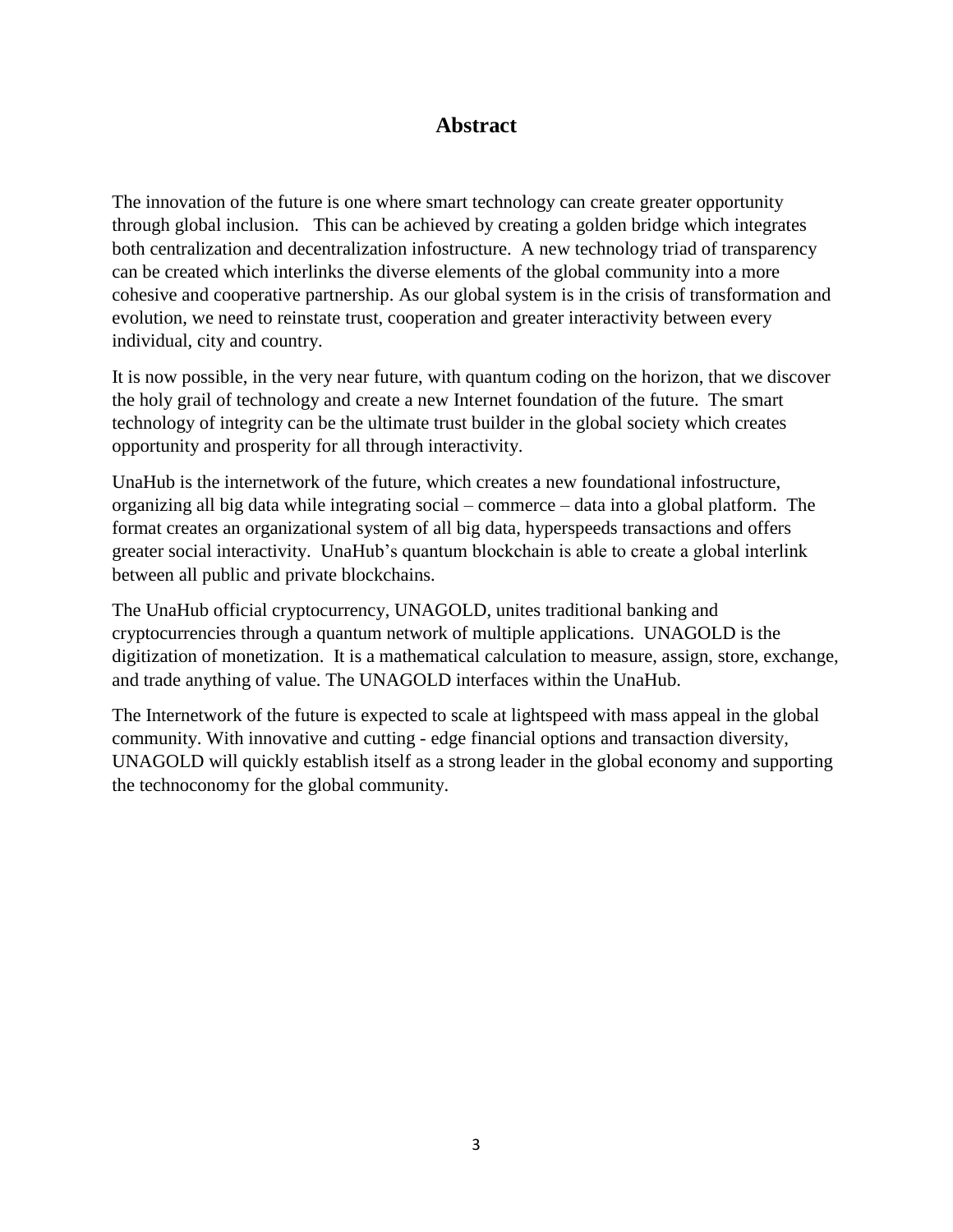# **Table of Contents**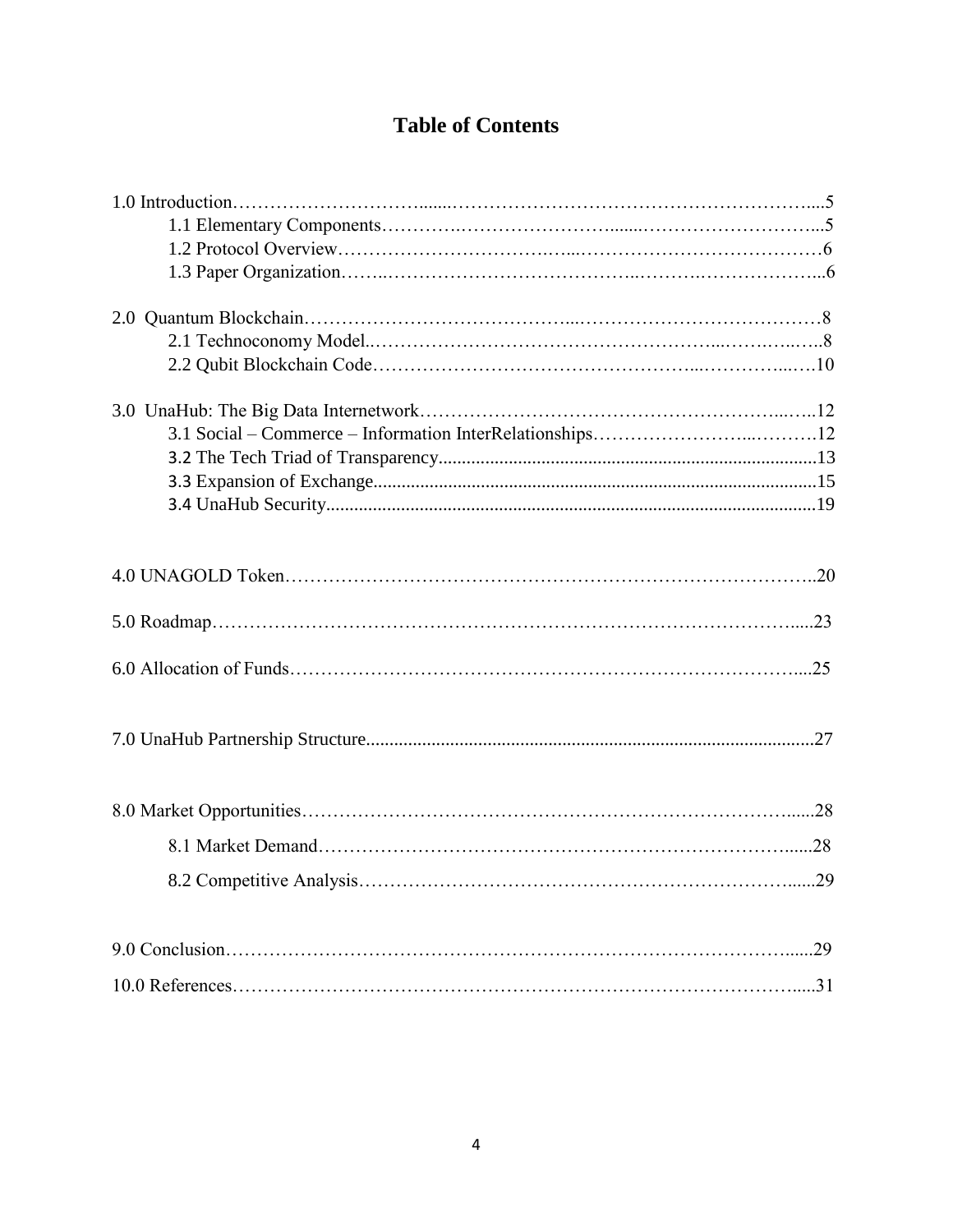# **1.0 Introduction**

UnaHub is the world's first search hub, social media and e-commerce all-in-one global enterprise platform. UnaHub's dynamic smart design infostructure is a powerhouse for economic acceleration. Niche market hubs and mobile apps interlink, organize big data, cities, states and countries into one great powerful internetwork of the future. UnaHub's platform can be centralized and / or decentralized. UnaHub's innovation creates immediate economic acceleration and social impact on a grand scale.

**The Big Data and Blockchain Solution:** The key issue today lies with the organization, scalability and security of information**.** UnaHub smart mainframe architecture organizes and navigates big data to solve these issues, specifically with the use of AI and the quantum power of technology.

**Expanding Monetary Interchanges:** The UnaHub interface incorporates unlimited modules for transfer, storage and transactions between peers, institutions and networks. The system includes a quantum blockchain, allowing the user to use the shortest and most effective method to finalize searches, security and transactions. Our innovative infostructure is multi – tiered, allowing users to use wallets, vaults and personalized banking. Having multiple options provides faster, more secure and efficient options for storing all things of value, such as digital currencies, contracts, wills or traditional banking information. This benefits users with flexibility, speed, security and monetary transactions for individuals and corporations alike.

**Fast, Secure and Convenient Online Transactions:** UNAGOLD and the UnaHub protocol guides users through all financial options and transactions. By using Quantum Blockchain and AI users find the fastest and most convenient method for transactions and currency use. UNAGOLD and the quantum blockchain offers a peer – peer network that is open and available to all within the network. By using a quantum blockchain system, more diverse interactions and financial options are available with the hub platform. UNAGOLD offers diversity in transactions as it is interwoven within the network.

**Social Interactivity:** With quantum applications, there is no limit with social interactivity. Users navigate and organize their interactions while expanding their reach with different types of online interactions which moves beyond today's linear approaches.

A new innovative technology internetwork which manages all the big data in the world is urgently needed to protect and serve our global society and economy. We can now morph the globalnomic landscape of the Internet at hyperspeed, using quantum blockchain and infodata streams. When the infodata ratio accelerates to a continuum, it will create a quantum effect of never ending sustainability.

### **1.1 Elementary Components**

A. The Quantum Blockchain. The core application of the UnaHub is based on quantum coding structures, using a combined neural network processing system with qubit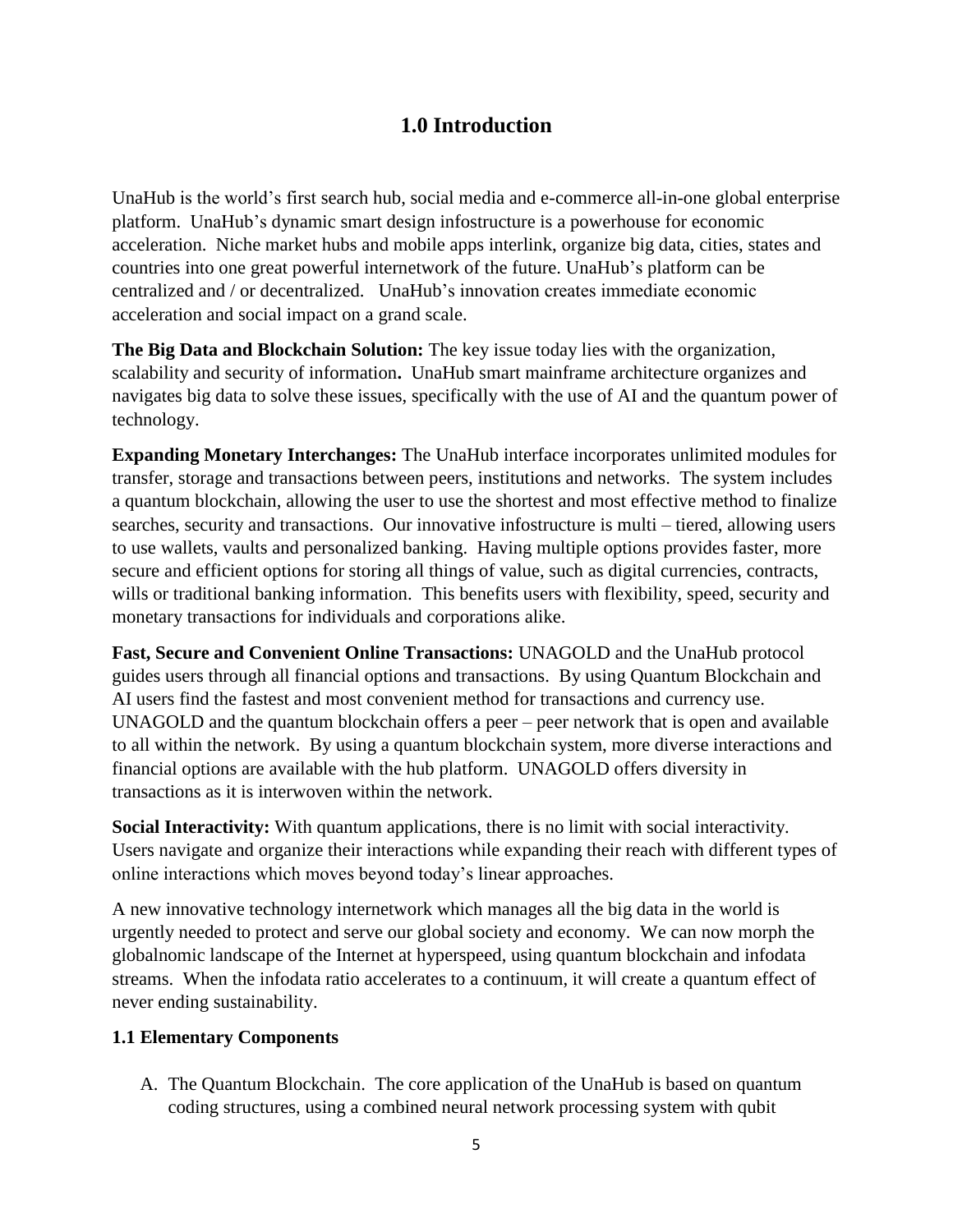quantum algorithms. Our qubit algorithm offers the fastest, most – effective way to move from the initial search to a final transaction. The quantum blockchain code offers the opportunity to hyperspeed processing between B-B and B-C commerce transactions while saving time and billions of dollars.

- B. Interlinking System. While there are thousands of platforms now available, all are fragmented or focused on one or two applications. The innovative power of UnaHub interlinks social – commerce – information into one, global inclusion network. It also provides a platform for blockchain and decentralization. It offers users more creative capacity with online intermediation, creating the first, complete internetwork.
- C. UNAGOLD. The official UnaHub cryptocurrency, UNAGOLD offers a token system for all online – offline transactions. UNAGOLD transaction capacity mainstreams interchanges between cryptocurrencies and traditional monetary exchange. UNAGOLD integrates with our interlinking protocol while providing total fluidity between all transactions.
- D. Multiple Transaction Approaches. Users have access to wallets, personal banks and vaults. Each has different levels of functionality and security while working within the internetwork for storage and faster transactions.

### **1.2 Protocol Overview**

UnaHub is a golden bridge, serving as an internetwork to both centralization and decentralization infostructures. Combining all activities, navigating big data and organizing commerce, information and social networks provides a new foundation for the future.

- Open Internetwork Platform. UnaHub offers a neutral intermediary for all online offline activities. The open network integrates big data, transaction processes and all information with the platform. The open integration allows flexibility and choice.
- Social Commerce Interlinks. The hubs interlink social media with online offline commerce, personalizing experiences while building relationships based on trust. The hub architecture is a foundational platform for social interactivity and commerce transactions.
- Double Hubways. The interlinking system architecture is inclusive of two parallel streams of data which are simultaneously available. Users have the capacity of combining searches of information with commerce transactions for faster and more effective results.
- Online Offline Currencies. Integrated into the UnaBank hub is the ability to simultaneously interact with traditional banking and cryptocurrencies. Users have the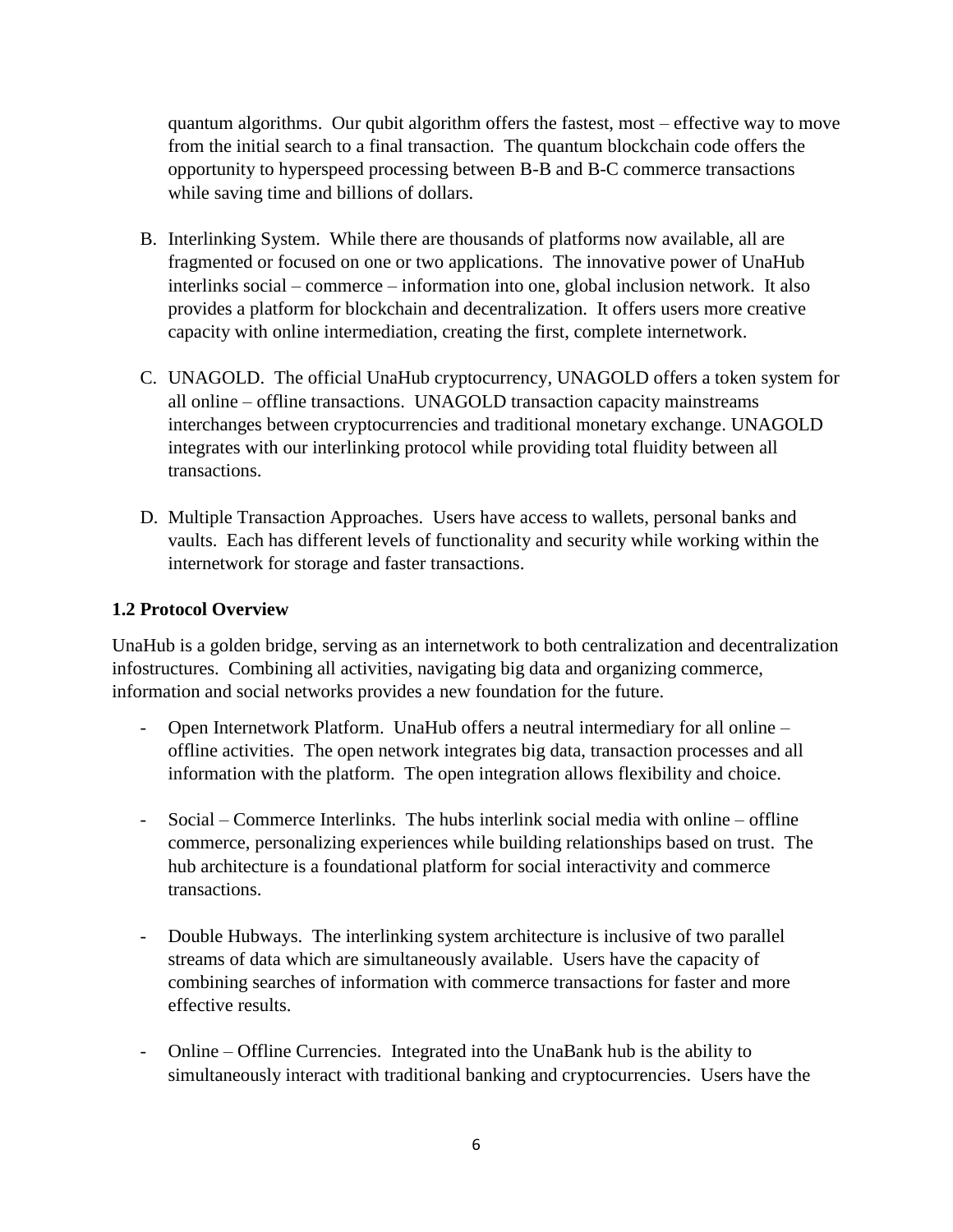power of choice for the best transaction applications for their purchase while instantaneously working with secure transactions through the platform.

- Security Levels. The hub architecture is equipped with the highest standard security system, 5 security levels insure privacy and cryptographic protection. Peer to peer activities are provided as an open source structure. Integration to high – level security as well as intermediate levels of security are provided for transactions as well as institutional level transactions which are made.

The UnaHub protocol offers an integrated method for all online – offline activities. The structural format provides an internetwork that allows banking institutions, government, and social – commerce to integrate faster, effective transactions and information, creating the internetwork of the future.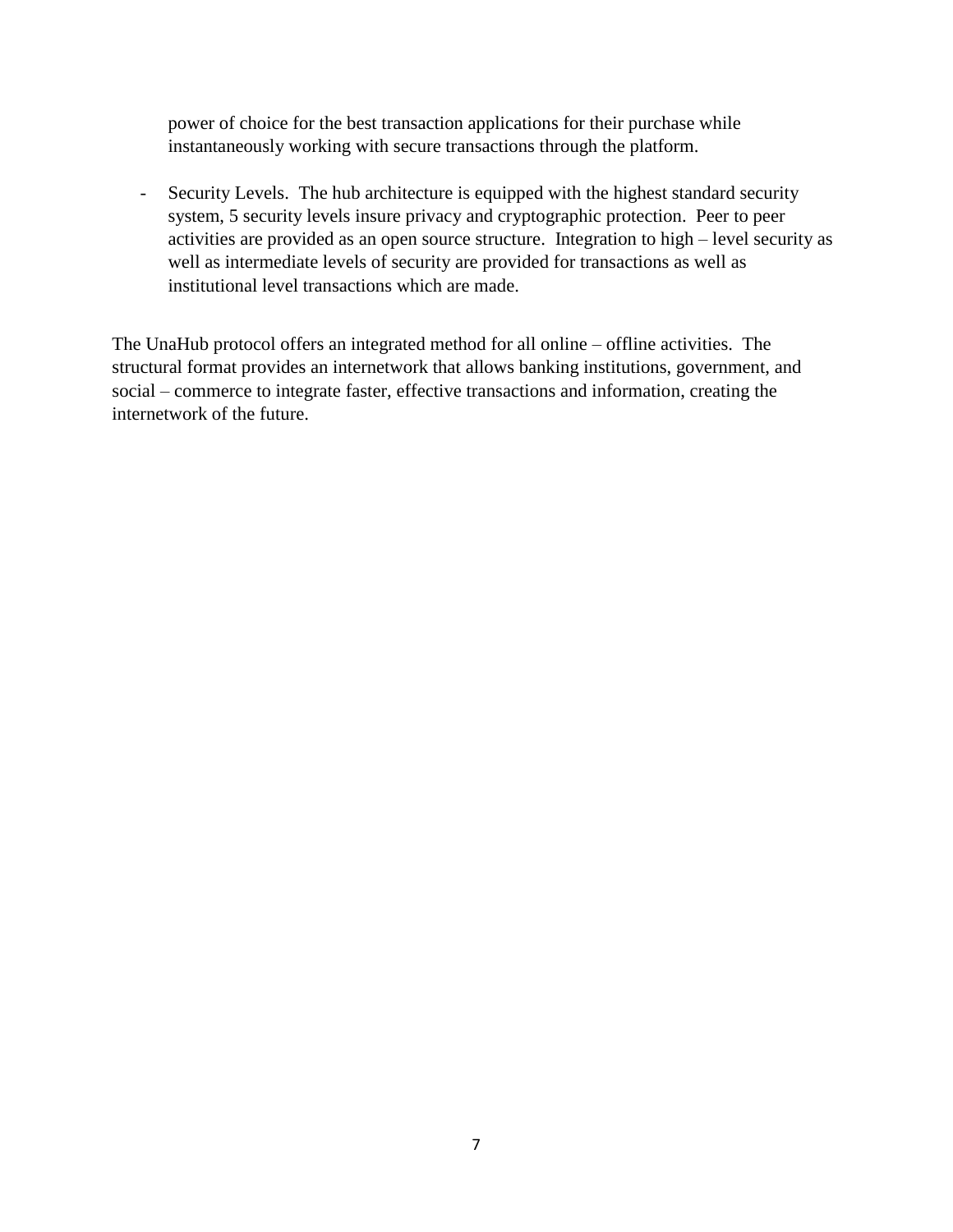# **2.0 The Quantum Blockchain**

A new, powerful infostructure of quantum innovation has the capacity of creating an immediate social, global and economic impact by using smart design. The current digital dilemma creates information overload, misdirection of knowledge, socio – cultural confusion and economic stagnation (Post, Bayless, Grubbs, 2014). The creation of an organized, interlinking network with quantum technology promotes the perfect automation of information organization. The transformation of new technology disrupts the antiquated status quo, which produces economic stagnation, propelling the acceleration of all positive socio – economic factors.

UnaHub is the world's first global search hub, social media, and e-commerce internetwork. A network of local and national hubs as well as private and public platforms interlink and organize all big data of the world into one great internetwork foundation. The current Internet infostructure is fragmented and full of gaps while being based on a linear centralization platform. Linear systems always create limitations within their architecture.

UnaHub is a holographic design, offering a non – linear approach to open infinite opportunities. Our smart design technology infrastructure is a global powerhouse for economic acceleration. By interlinking all information, it speeds the data flow and economic transactions.

Because we are a global inclusion platform which bridges the current online community with the futuristic blockchain community, we introduce ourselves as the internetwork of the future. UnaHub's core structure offers advanced quantum codes and interlinking systems which builds a more robust global platform. Our system:

- Hyperspeeds infodata streams with direct and exact searches
- Interlinks local global hubs for interconnectivity
- Organizes big data into a hub framework
- Stimulates the relationship between social economic activities
- Creates a platform for all transaction forms
- Offers a multi tiered platform for transactions
- Creates a bridge between centralization and decentralization including all public and private blockchain platforms

Innovation on a grand scale strengthens the interface between government, community and economy, as well as the bond between existing countries who are utilizing the uniformity of a new technological infostructure. The economic structure is becoming increasingly dependent on technology; however, a complete support system through infostructure and the presentation of information to guide communities to relevant information and knowledge does not exist (Shapiro, Varian, 2013).

### **2.1 The Technoconomy Model: Quantum Block Chain**

The internetwork of the future infrastructure will be built with a compatible format for the future introduction of quantum code. The definition of quantum information is based on transmitting,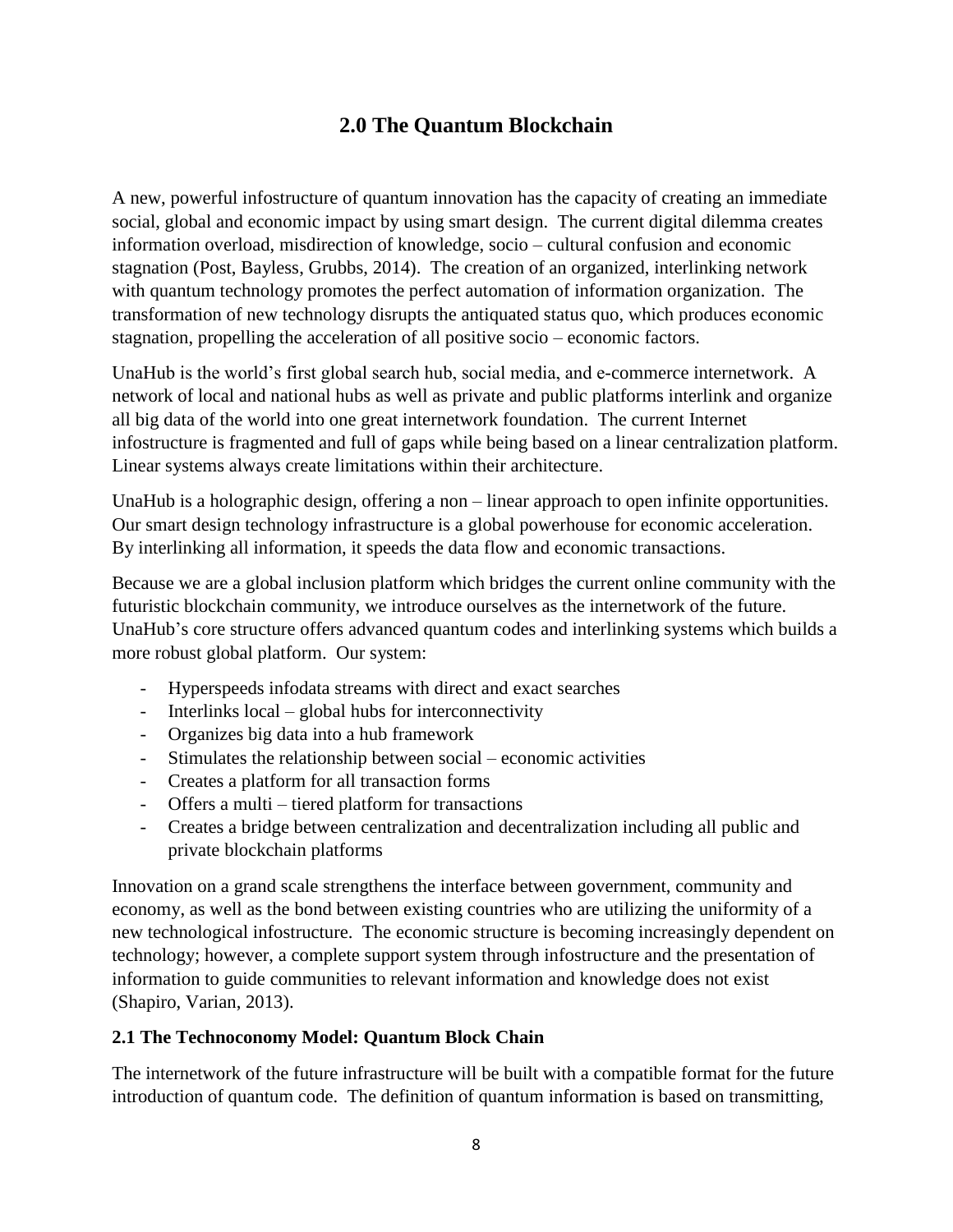encoding and processing information in new and novel ways (Bertilmen, Zelinger, 2013). The ability to combine the natural process of physics principles with the way in which information is transmitted and received also offers faster and more effective forms of offering information to viewers. The organization of information, as well as faster and effective ways to process knowledge and transactions also offers a more effective platform. Information which uses quantum theories also provides a stronger basis for transmitting required data (Bertilmen, Zelinger, 2013).

Applying quantum information to transmit monetary applications offers an increased transmission speed of commerce. Quantum theories, when applied to blockchain as well as monetary platforms of UnaHub, provides the most effective medium to transmit all data and transactions. Our model supports multi – tiered methodologies, allowing cryptocurrencies and traditional monetary mediums to have secure and effective transactions.

The hub platform is designed to provide the fastest and most effective ways to find information regarding monetary support and to finalize transactions.

*Image 1: Quantum Processing System by Search*



Currently, blockchain leaders, such as those involved with Ethereum and Bitcoin, have stated that the processing and transactions are limited. The per second rate for a large conglomerate, especially for companies who wish to implement blockchain technology for financial operations, at such a rate while showing promise is inoperable (Buterin, 2017). Using quantum process structures creates the necessary infostructure to disseminate and process transactions, bridging the gap of cryptocurrencies.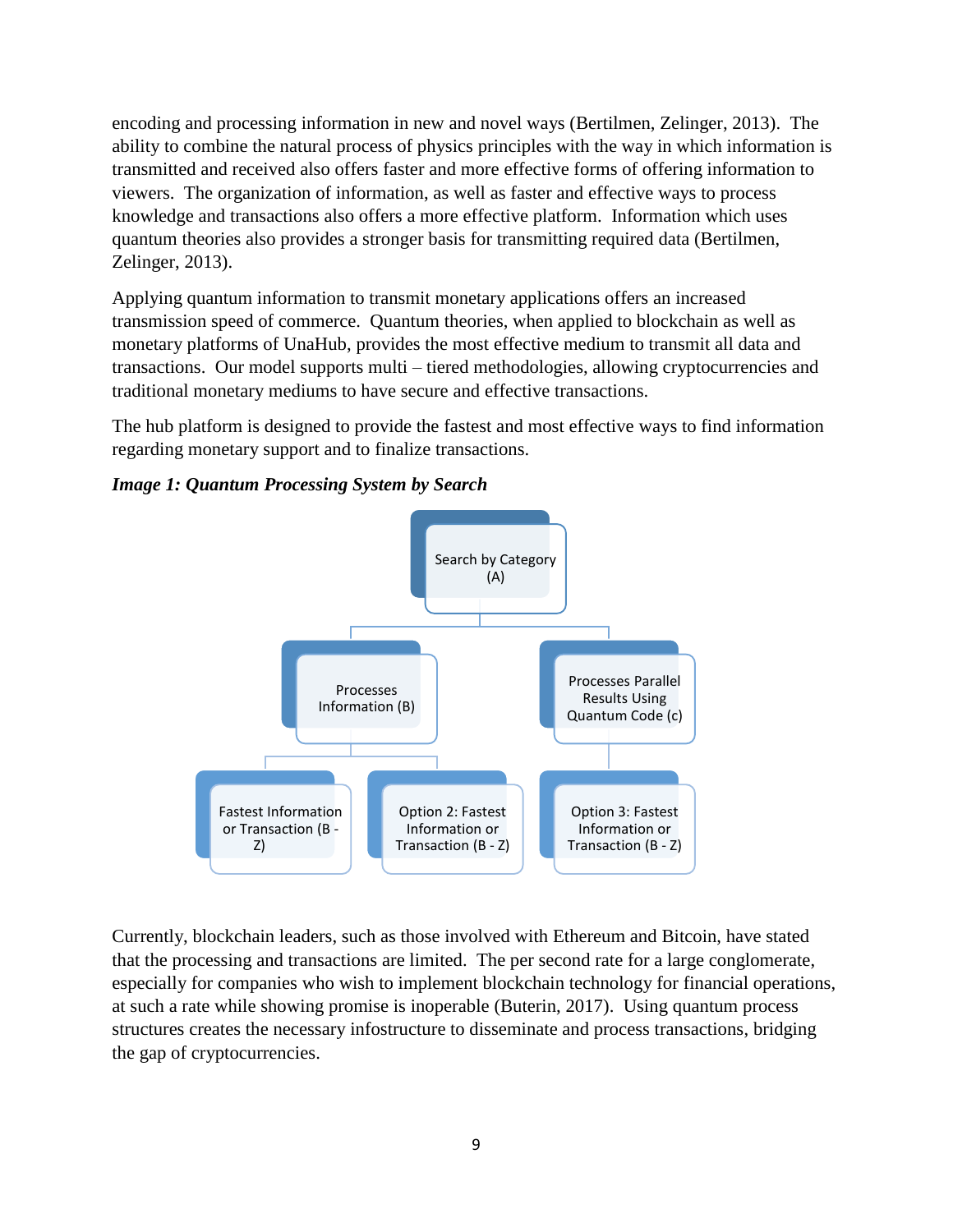Process innovation is at the heart of many forms of quantum technology and information that is produced for viewers. Many institutions are leveraging the concept of quantum systems to build trust and assist with the implementation of commerce as well as data. The quantum processing system is one that allows information to rapidly move and to use the organization of information in a way that impacts trust among consumers (Davenport, 2013). Many transactional processes that are leveraging qubits and process innovation are reducing the time to directed information or processing of transactions by up to 5 seconds.

The current developments in quantum information have led to the understanding that this format differs from information technology that is currently used. Cryptography, communications, algorithms, logic gates, networks and new structures are leading to the realization that quantum technology has the capacity of naturally creating order, safety and defined information. Through the process of quantum technology, there is the capacity to create a framework that applies physics and natural mind processes through technology which allows one to adapt to a proper infostructure (Brooks, 2014). UnaHub utilizes the central applications of quantum theories for information and transactions with this intention.

Quantum information theories, specifically with quantum entropy, can be negative when used in the antiquated states of technology which are taking place today. It is noted that the approach, often called coherent information, uses a specific quantum data processing system in which inequalities are based on informational measures of correlations to each other (Wilde, 2014). Currently, this is measured by a qubit, which uses two pieces of information for quantum processing. The information uses measurements of space between information, with the closest equation being data retrieved. This has the capacity to expand with quantum calculations, equaling a time – space continuum with the information readily available (Wilde, 2014). When applying qubits to monetization, it accelerates the transaction process while increasing the safety measures that are at the core of online interactivity.

### **2.2 Qubit BlockChain Code**

The central coding structure of our quantum code begins with qubit coding structures, utilizing a combination of quantum mathematics with blockchain to organize big data and monetary platforms. Quantum tracks and developments will create a holographic structure that organizes and disseminates information as well as monetary transactions. Using the Quantum Kolmogorov Complexity theory will provide exponential growth. This states that the smallest qubits can multiply exponentially into a universal qubit. Information which is traded in this manner will process and organize information from the lowest fraction to big data, offering an ever – expansive foundation.

An infodata processor allows nodes of information to be organized and categorized through the qubit quantum algorithms.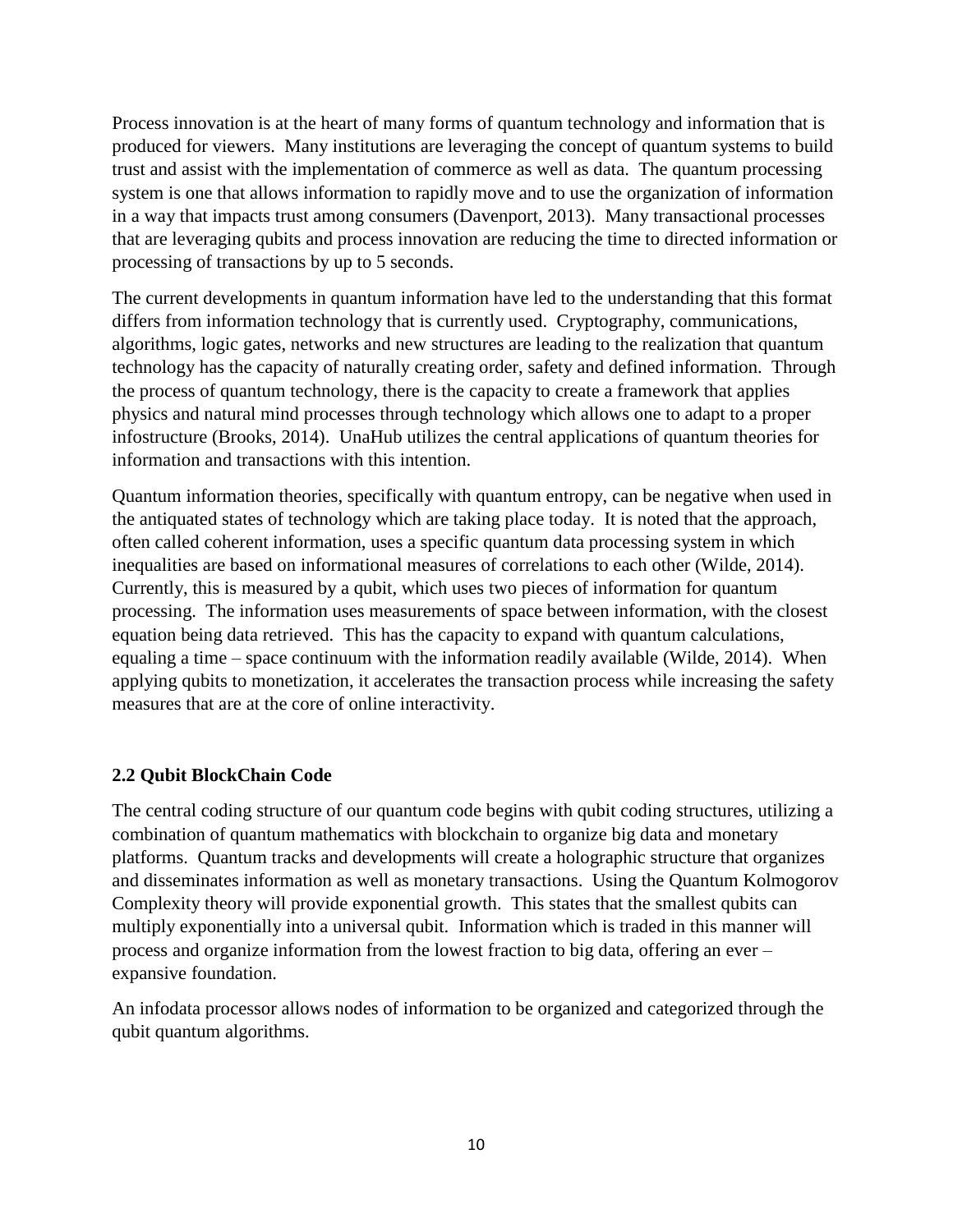Qubit Quantum Algorithm:

$$
\alpha|0\rangle+\beta e^{i\phi}|1\rangle
$$

Filters of information will be processed by qubits, beginning at the lowest common denominator of categories and expanding to processing information from point A to B and from point A to C. The algorithmic quantum formula is implemented by finding the shortest, fastest path to information based on organized categorical processing systems that provide direct, navigational systems of information.

#### *Image 2: Quantum Algorithm Holographic Structure*



With the Quantum Qubit Algorithm finding the fastest, most direct point to information, there is the ability to automatically organize and upgrade the transactions which take place online. The system offers an internetwork and interlinking structure that, when organized, has the capacity to exponentially expand with quantum mechanics as well as monetary transactions which are taking place online.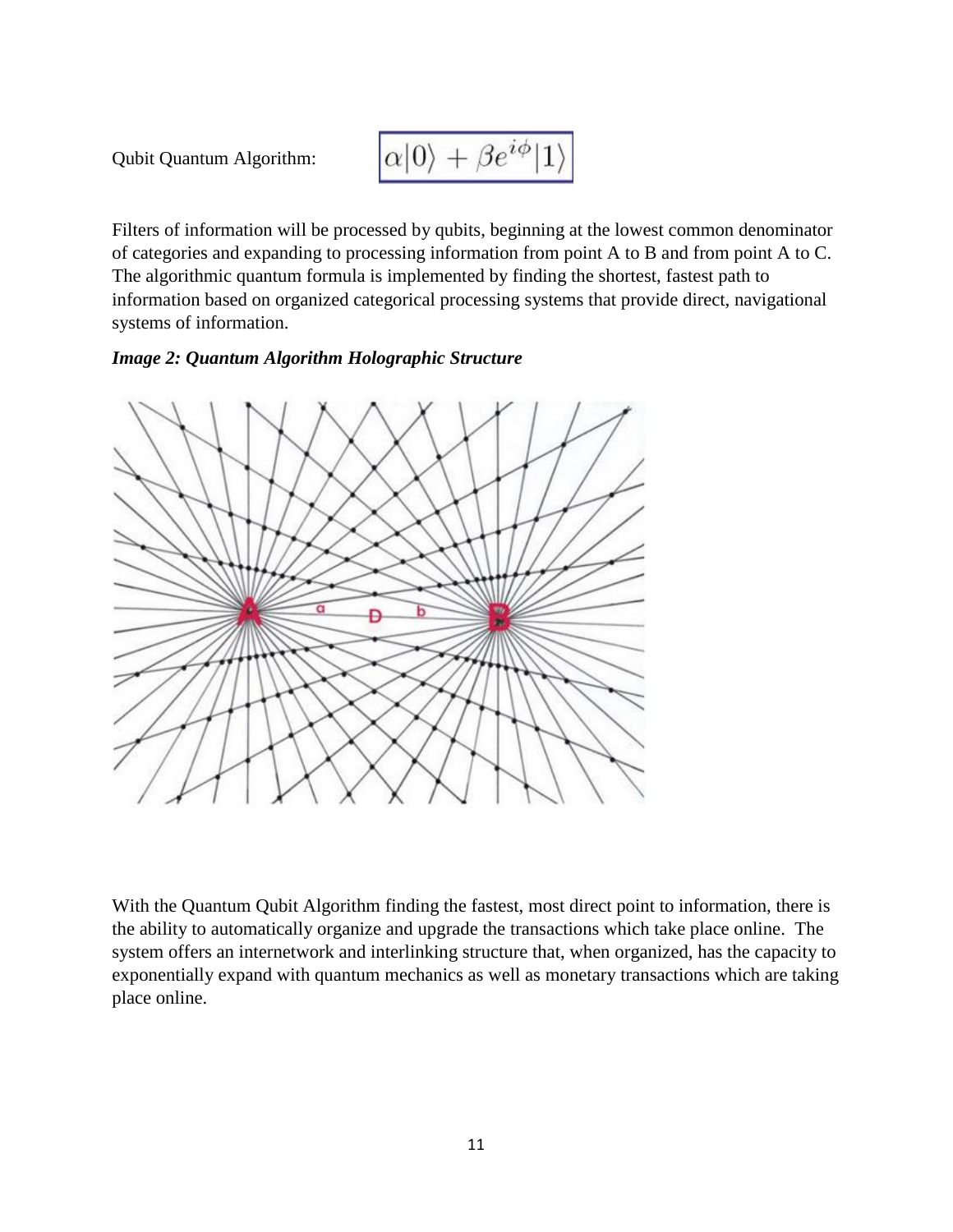# **3.0 UnaHub: The Internetwork**

An interlinking system which uses the quantum qubit algorithm, when organized, can expand to infinite categories. Creating the fastest, most effective mechanisms to disseminate information provides users with alternative results for searches as well as transactions. When applying the quantum qubit algorithm to an internetwork that is organized by category, it provides users with a different online experience which will speed transactions as well as interactivity. Hubs which interlink provide an effective user experience that changes the information processing system.

UnaHub uses the interlinking system to organize all information and commerce. It provides users with multi – tiered experiences when researching and interacting online. The quantum interlinking code becomes exponential, allowing monetization to work as a multi - faceted component. The process allows the user to move from information and data and processing to final transactions, offering financial intermediation and a global inclusion smart tech network.

### **3.1 Social – Commerce – Info Relationships**

The internetwork of the future offers a parallel platform which extends the usability of online big data, searches, social media and transactions. Instead of a fragmented formula, UnaHub combines all formats of interactivity into one internetwork. This allows one to use the internetwork extensively. If platforms are combined, it creates a stronger association and leads to fasters interactions with those who are using the platform.

The platform allows one to interconnect with social – commerce – info. One can use the platforms independently or interlink them through our network. This expands the number of ways in which one can interact and develop their relations to others. The architectural formula is merged with a double hubway, providing interlinks between interactions.



*Image 3: Interlinking HubWays*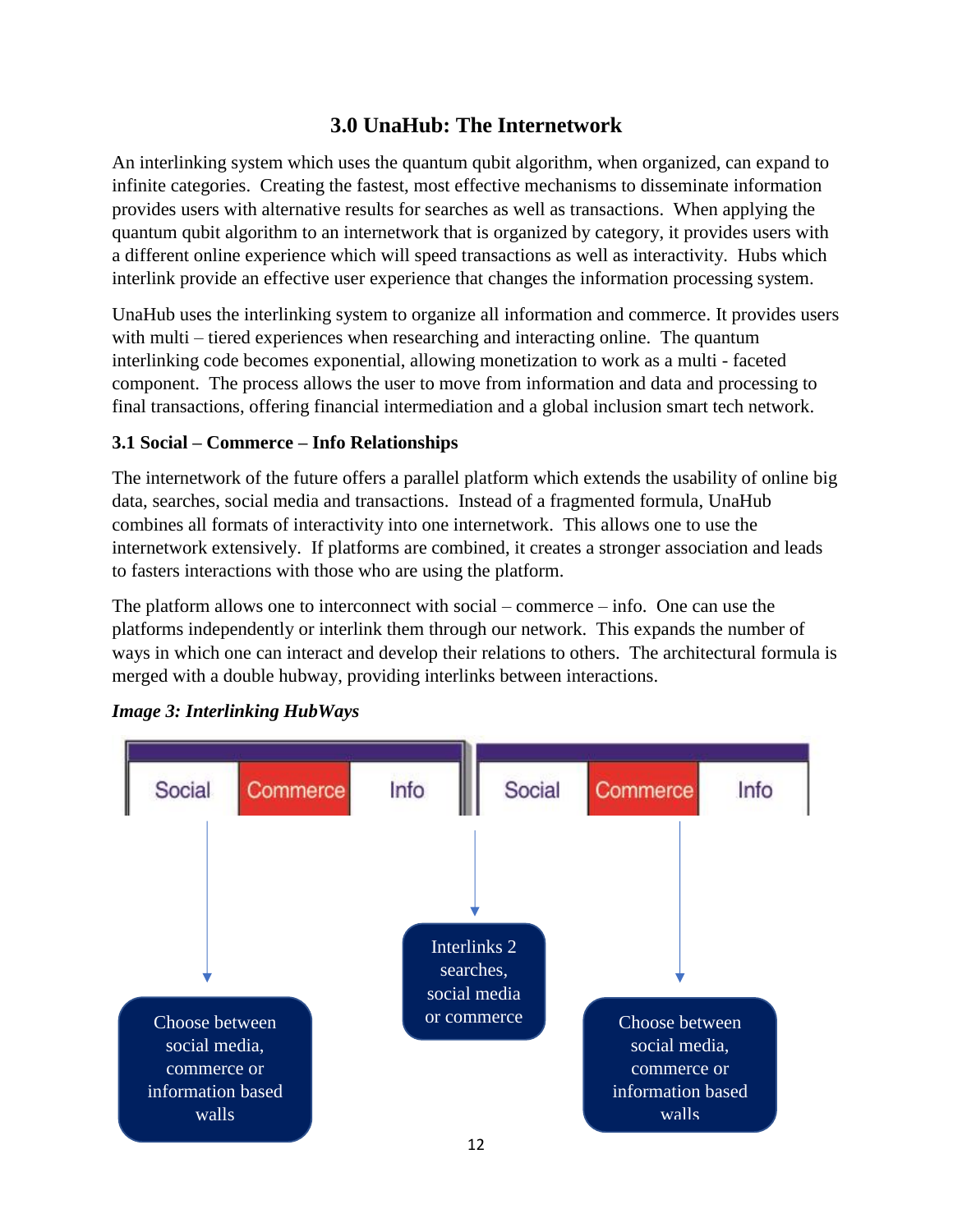The platform integrates various forms in which users search and relate online. For instance, an individual may use one hub for social media purposes, asking advice and information from business relations and friends on one side. They can interlink the search to specific institutions or commerce centers through information databases that filters big data, speeding the searches and directing information. Users may interlink commerce transactions with information, allowing the processing of info-data to hyperspeed both searches and transactions.

A combination of hubs, developed with the same quantum code, divides information by locality and category. It also interchanges with social and commerce interactions while continuing to process big data and other interrelated information at hyperspeed. This assists with a new, navigational framework while integrating blockchain components through quantum coding.



*Image 4: Search Process by User*

Combining the investigative process of info data with transactions offers a fast and effective formula for consumers and corporations. This serves as a golden bridge for blockchain and other infostructures.

# **3.2 Tech Triad of Transparency**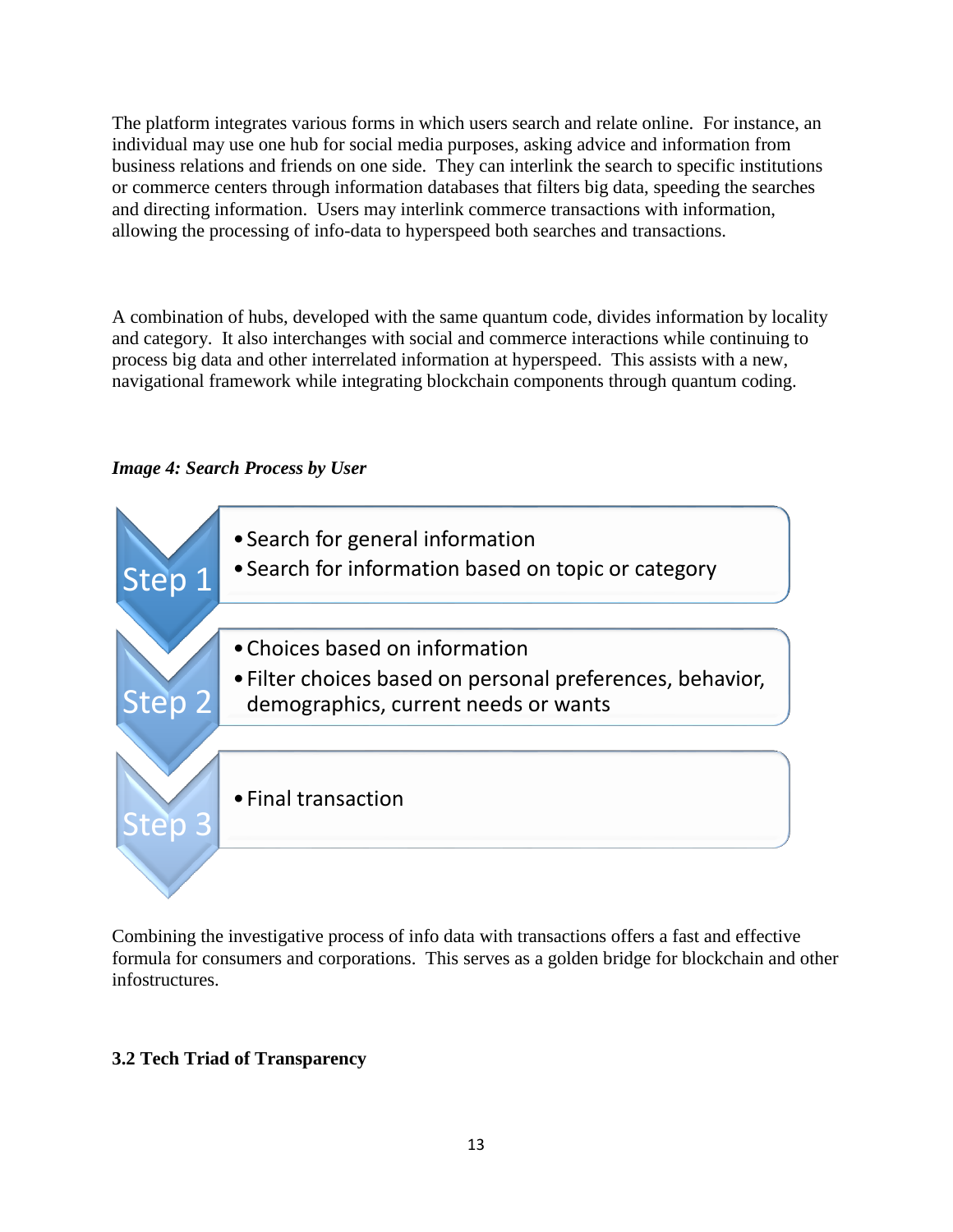Scalability and expansiveness is at the core of UnaHub. The introduction of other commerce – social hubs are introduced with the qubit system. This allows consumers, corporations and institutions to expand how the money is managed and improves the relationships between traditional banking and cryptocurrencies. Consumers will have the capacity to interlink social – commerce in diverse hubs, leading to exponential results and the ability to increase transactions that are online with the system which is used.

UnaHub's smart software architecture creates a technology triad of transparency between government, financial institutions and the global community. UnaHub's technology of equanimity equally empowers the individual, corporate and government institutions. UnaHub's internet infostructure creates a global bridge between centralization and decentralized innovation.

#### *Image 5: The UnaHub Technology Triad*



UnaHub's core triad interlink creates an infinity data loop between government, banking and global community which equally empowers all into sustainability. This interlinking system hyperspeeds transactions, interconnects communities and creates an infinity loop to prosperity.

The UnaHub extends to institutions while integrating all online – offline activities through big data organization. It also creates an interlink to several core hubs, all which are inclusive of the internetwork of the UnaHub protocol. Each hub is equipped with a quantum blockchain technology and UNAGOLD's fast commerce transactions which interlink by niche categories.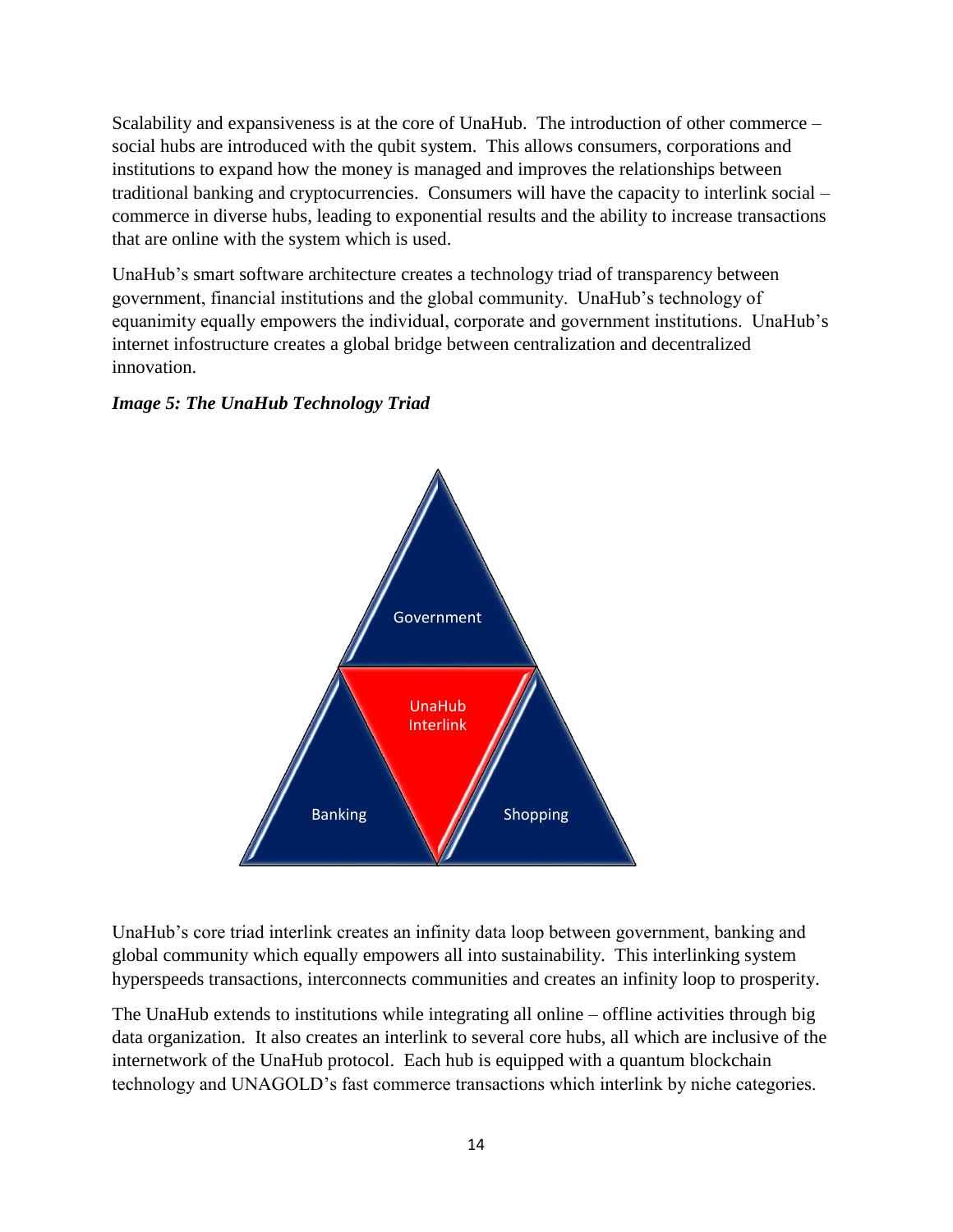By organizing information into one main frame, monetary processing will become fast and effective while integrating the global community in one, robust platform.



*Image 7: UnaHub's Social – Commerce Interlinking System*

With the use of quantum coding and an online, commerce system, there is also an expansion of hubs into infinite areas in which one can find information or utilize transactions. Hubs will be created with the core, quantum blockchain, which is then given to a cooperative of technicians, each which are able to expand and interlink back to the central hub.

# **3.3 Expansion of Exchange**

By using quantum algorithms, monetary and exchange methods increase. Utilization of blockchain and decentralized technologies, in combination with quantum structures, provide new and expansive approaches to transactions which take place online.

All currencies are held in a neutral digital vault (DV), in which consumers, banks and institutions determine what type of currency they will use and how it will be used.

# *Image 7: Monetary Function Relationship*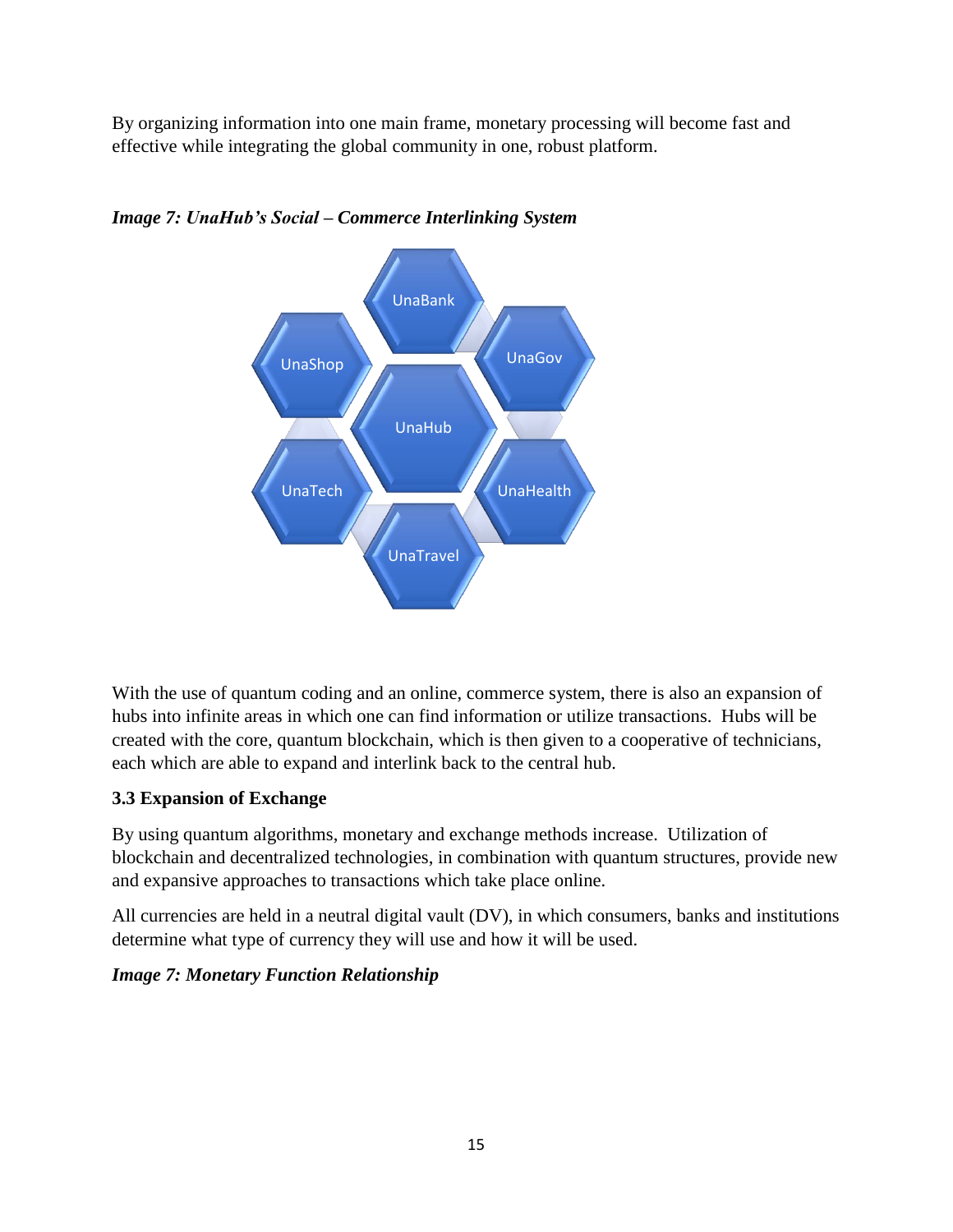

UnaHub protocol offers a multi – tiered transactional system for consumers, corporations and institutions.

*Digital Vaults:* A secure, intermediary, neutral platform is used to hold money, documents, wills, and other forms of transactions. The vaults work with high security to maintain holding and transactions. Banking and institutions do not have access to information with the vault remaining private and secure. Security has blankets which include several levels of security. This includes three vaults issued by security, using advanced quantum crypto technologies to secure the vaults. The digital vault security system allows online transactions of greater value to take place without security hazards.

Vaults are divided into categories by government, banking, corporations and consumers for higher security. Digital Vaults interconnect to personal banks and transactions for higher security. Smart contracts can negotiate all terms between government, business and banking. Transparency can create a true system of perfect fluidity and trust without the past imperfections of corruption.

Interlinking exchanges with vaults take place with personal consumers moving this to and from their digital banks for purchases. It is also used among institutions; government, business, and banking for transparent, security and fluid transactions. A security window with institutions is used to ensure that all transactions are made through the e-wire with proper exchanges.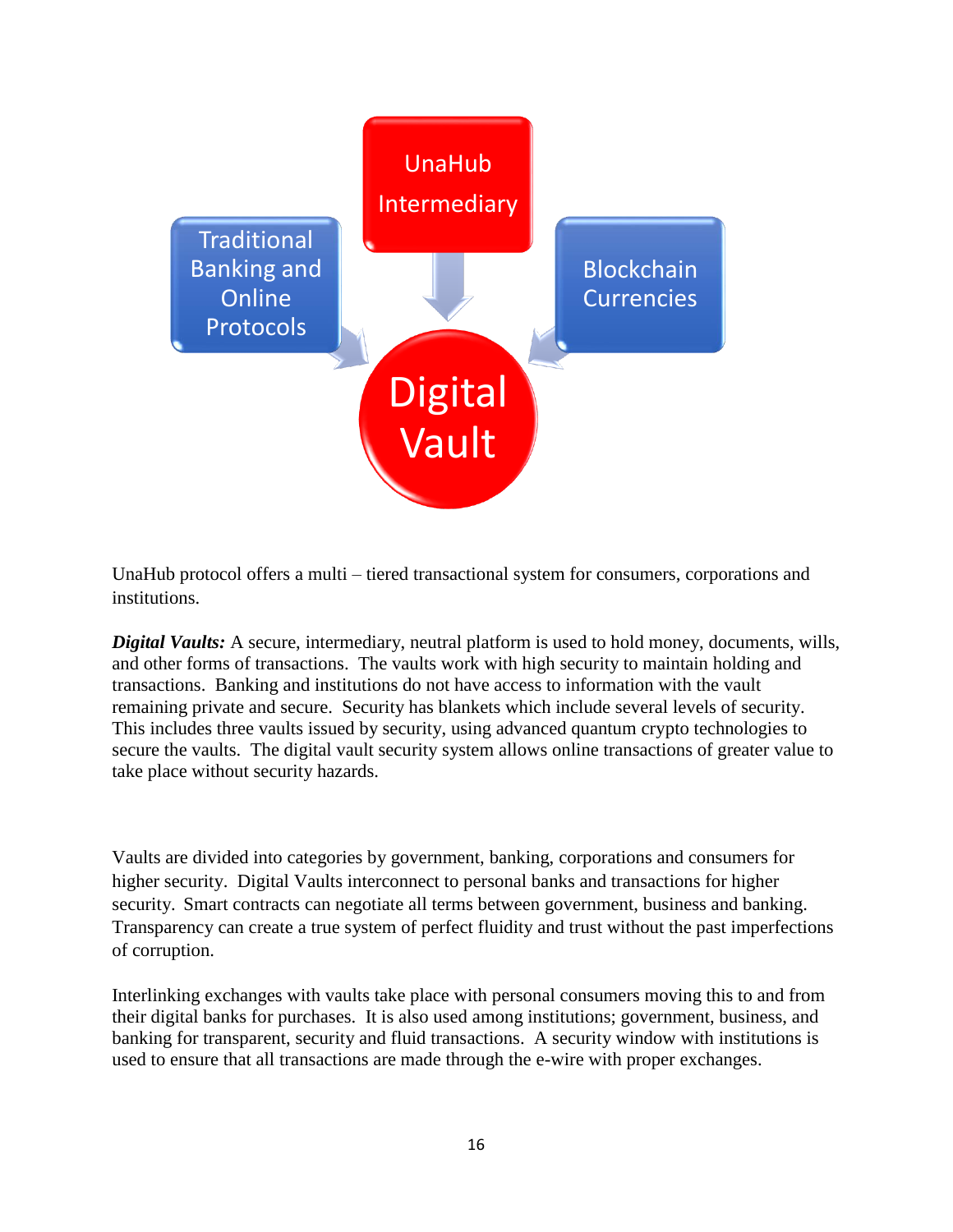*Image 8: Institutional Vault Exchange Option*



*Personal Digital Banks:* Extended purchasing power is available through personal digital banks. Individuals have the capacity to interchange from the digital vault to their personalized bank. It offers a digital and neutral system that is similar to forming a bank account. The personal banks allow one to work independently to manage money and purchases or to allow banks to remain as intermediaries for money management.

The digital banks can be attached or separate from the vault with high security that interlinks the two. The personal banks offer more online freedom and security of purchases, extending to loans, mortgages, checking, saving and personalized or business options for purchases.

*Wallets:* Used only for transactions, wallets allow individuals or corporations to exchange money for shopping, divided by category.

*Image 9: UnaHub Protocol Monetary Holding Structure*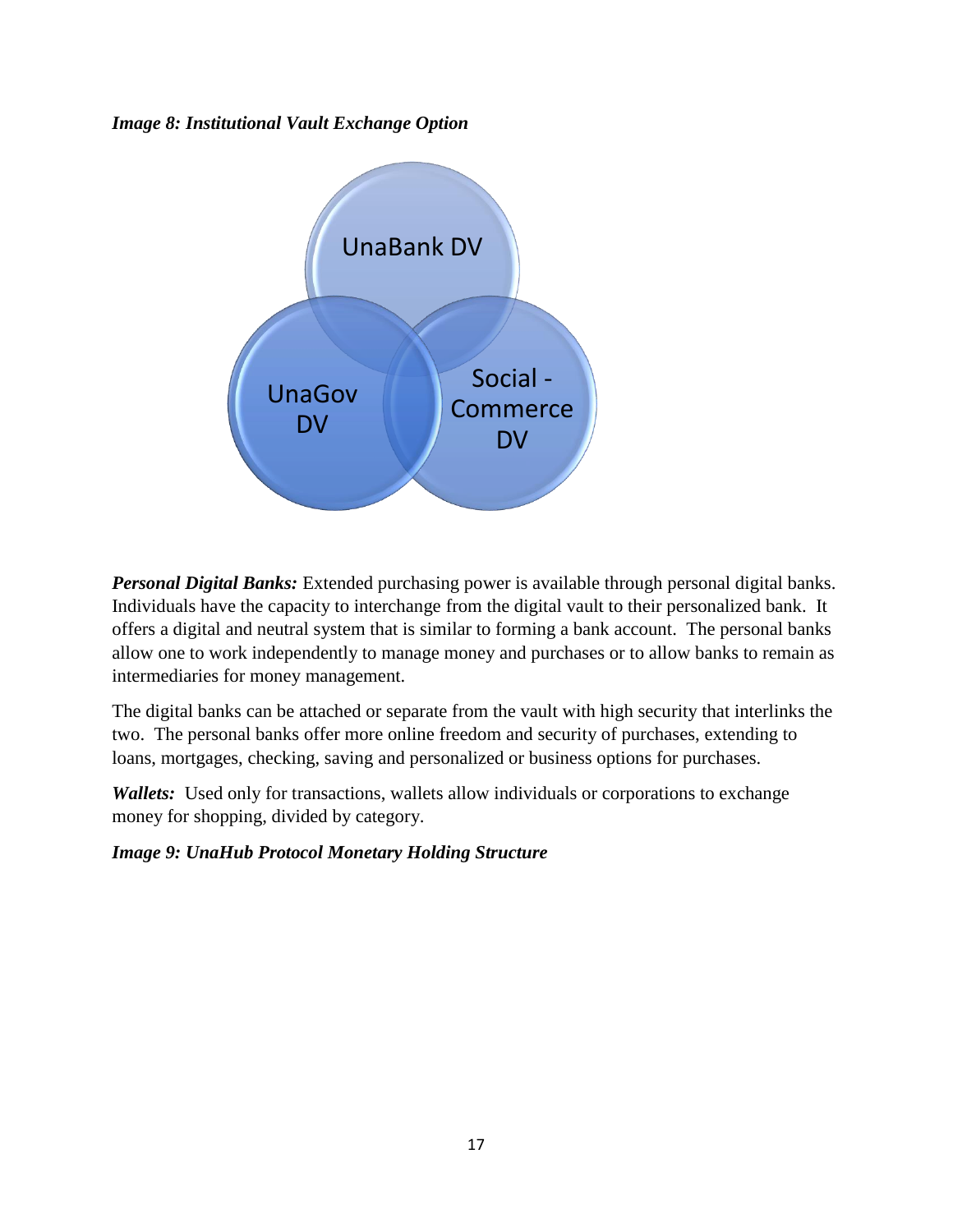

By using a multi – tiered approach, users can combine information based approaches through the hub with fluidity of purchase power, integrating a powerful platform for faster transactions that are organized, managed and create further opportunities for consumer, corporate purchases.

|  | <b>Table 1: Functionality of Processing System</b> |  |  |
|--|----------------------------------------------------|--|--|
|--|----------------------------------------------------|--|--|

| Input                                                                    | <b>Process</b>                                                                                                                  | <b>Output</b>                                                               |
|--------------------------------------------------------------------------|---------------------------------------------------------------------------------------------------------------------------------|-----------------------------------------------------------------------------|
| Search for big data or<br>monetary transaction                           | <b>Quantum Qubits process</b><br>fastest and most effective<br>result                                                           | User processes information or<br>search                                     |
| <b>Information or transaction</b><br>is ready to process                 | Funds are available through<br>multi – tiered platforms<br>depending on the type of<br>purchase                                 | User is guided to the personal<br>bank or wallet to complete<br>transaction |
| User requires security with<br>documents, money or other<br>transactions | Vault is processed by<br>category, information and<br>level of security using qubits                                            | High security transactions are<br>completed                                 |
| <b>User interlinks information</b><br>to a transaction                   | Opening of either a personal<br>bank or wallet to finalize the<br>transaction. Cryptocurrencies<br>and monetary availability is | User automatically purchases<br>or finalizes a transaction.                 |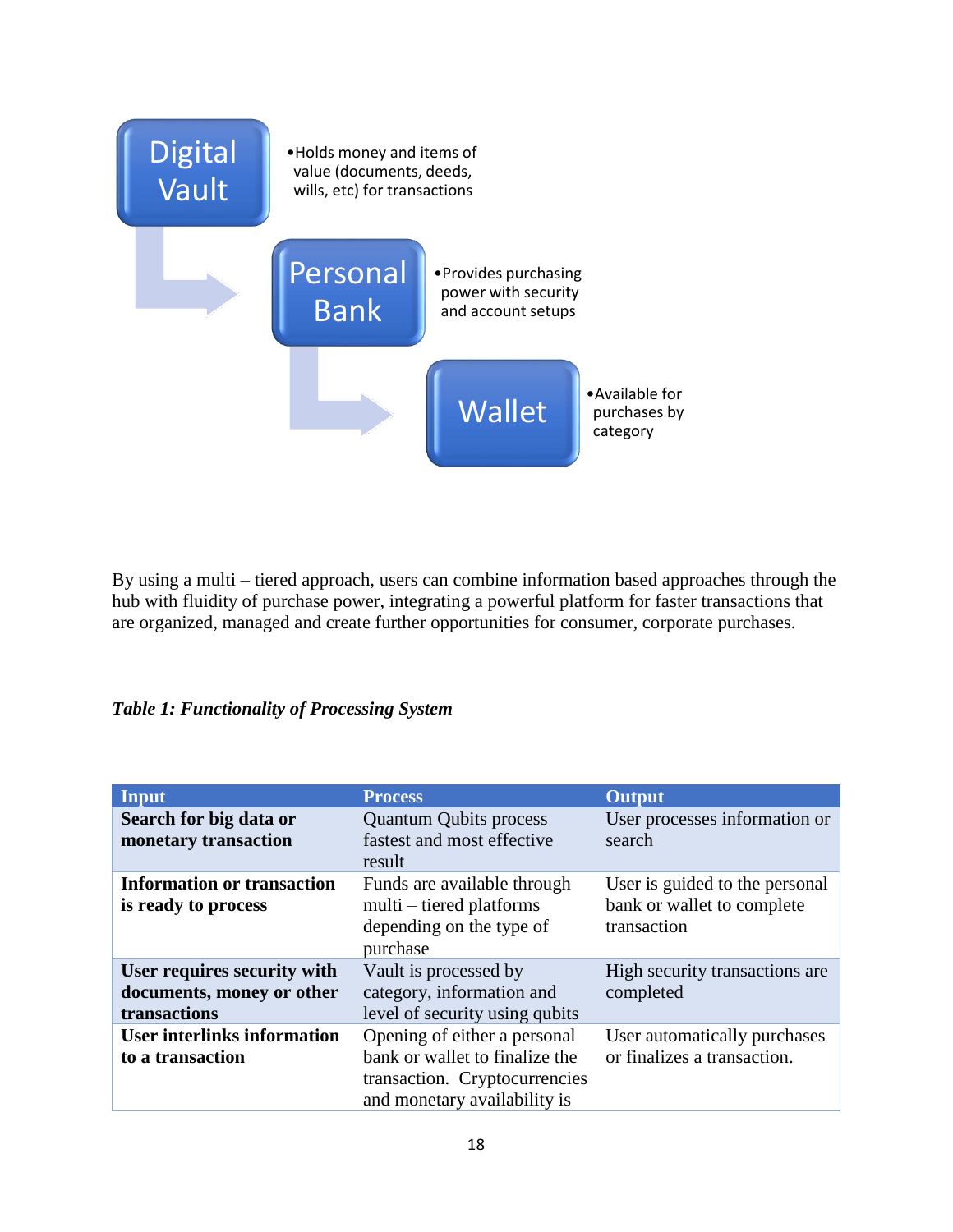|                                                          | provided to the user based on<br>their preferences and<br>categorical significance.                                      |                                                                                                     |
|----------------------------------------------------------|--------------------------------------------------------------------------------------------------------------------------|-----------------------------------------------------------------------------------------------------|
| User is using online<br>commerce for a small<br>purchase | Wallet provides the fastest<br>and most effective format of<br>purchase through traditional<br>banking or cryptocurrency | User chooses which wallet<br>category to use based on their<br>preferences and available<br>funding |

The significance of a mutli – tiered transactional platform for users expands the formats in which transactions can be made. The model used with the UnaHub protocol is designed to create economic stimulation. With smart organization, an interlinking framework and multi – tiered monetary activities, users, corporations and institutions have more digital spending power.

### **3.4 UnaHub Security**

The UnaHub protocol has five levels of security. Using the quantum blockchain application and protocols, the security remains hack proof. Once a security encryption is used, it does not need to be used again, creating in – depth and layered security levels for transactions.

B1 – Peer to peer network and open security. This uses only 1 level of security, providing encryption methods for safety and for smaller transactions.

B2 – Institutional Based Security. Transactions between government, banking and other institutions that require double encryption methods.

B3 – Intermediate Level Security. For government and institutional processing that not only requires security but also high – levels of confidentiality for final transactions. May include larger sums of monetary exchange.

B4 – Corporate High Security. Encryption and quantum coding is used with no possibilities for hacking as well as multiple layers of security. Higher sums of exchange as well as confidential / top secret information may be exchanged at this level.

B5 – Heads of State / Countries – Sophisticated quantum coding provides high security levels as well as multiple encrypting methodologies.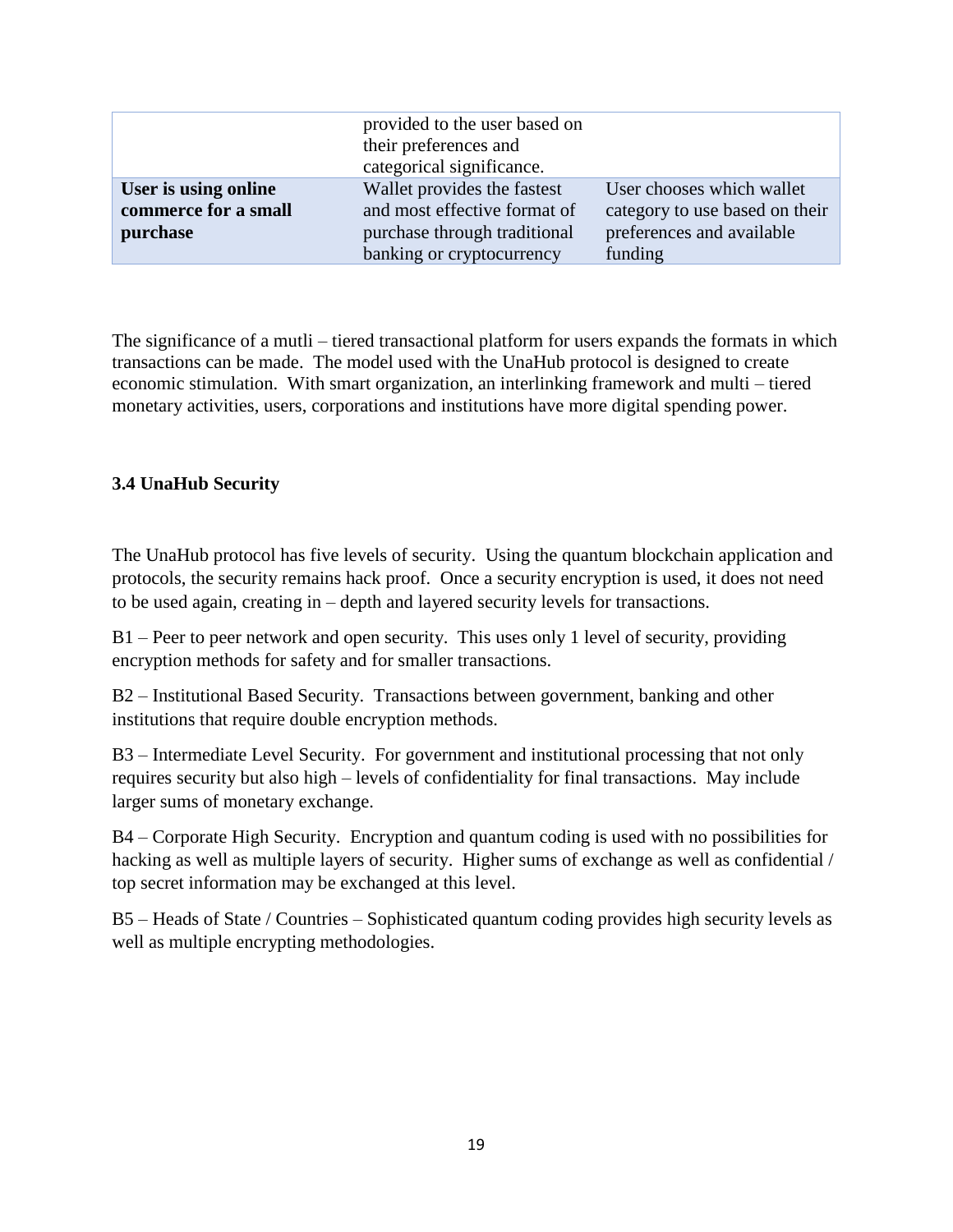# **4.0 The UNAGOLD Token**



UNAGOLD is the official token for UnaHub, the internetwork of the future. It provides a cryptocurrency for consumers, business, corporations and governments in which the creation and transfer of tokens is based on the open source cryptographic protocol model and is not managed by a central authority. Our protocol is similar to Bitcoin - blockchain and Ether's - Ethereum that it is both a currency and a network which circulates and acts as a global umbrella for all types of financial transactions.

The UNAGOLD Coin provides an immediate interchange between all cryptocurrencies and traditional monetary systems. The interchange offers fluidity to those who are using the internetwork while allowing the UNAGOLD coin to extend the interchange of monetary systems.

The peer to peer based coin offers both an independent spending method and an interchange platform between currencies.

- Peer to Peer network for the cryptocurrency using blockchain
- Open source coin, interchanging with other cryptocurrencies
- Ability to exchange to traditional currencies
- Available for all purchases that interlink and integrate with UnaHub
- Uses qubit to find the fastest and most effective transactions between UNAGOLD and other forms of monetary exchange
- Offers UNAGOLD as an official cryptocurrency which can be interchanged with all other currencies
- Creates a public private multi tiered approach for secure or open transactions with multiple storage and transaction options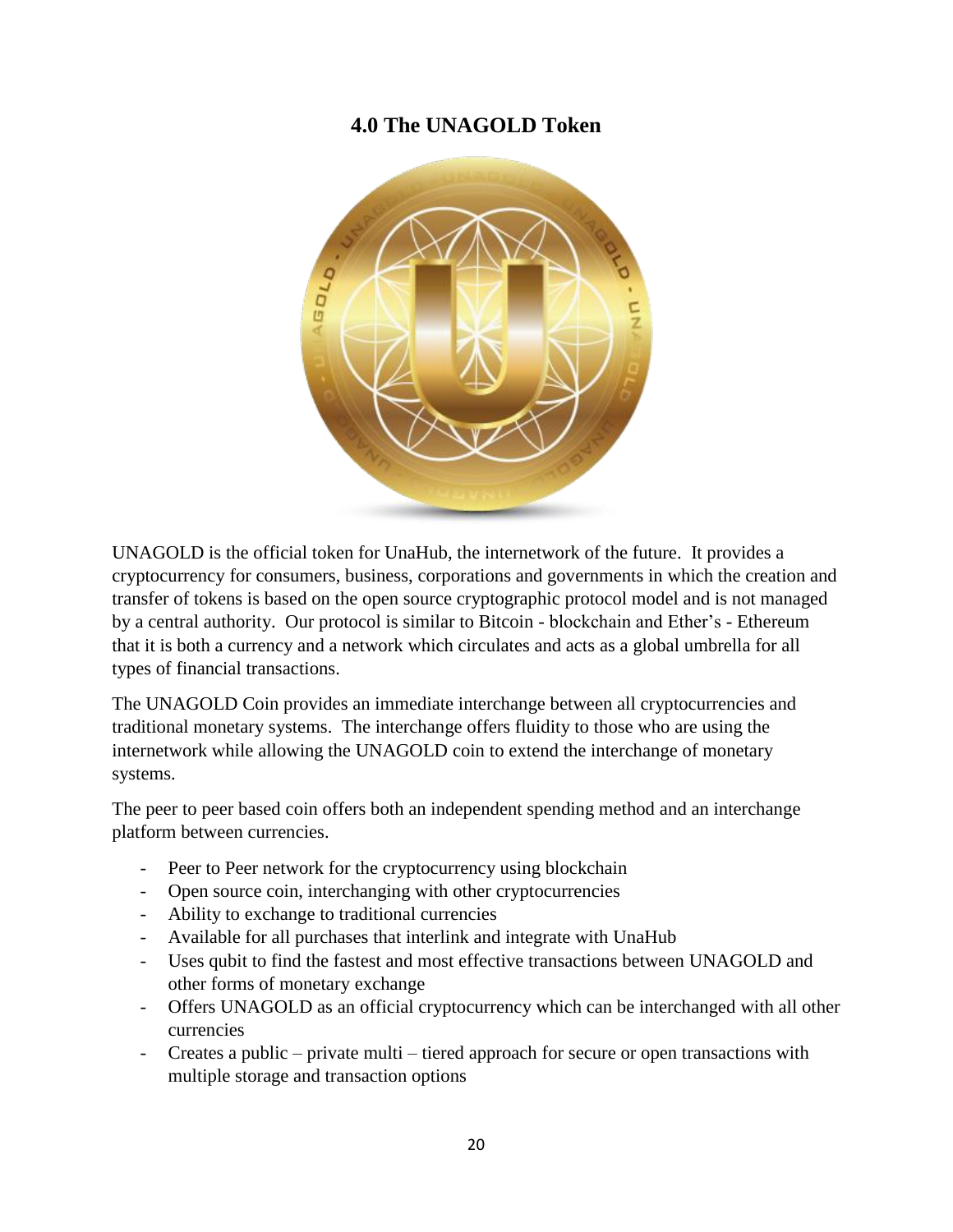UNAGOLD integrates with all social commerce platforms that are on the UnaHub while using the UnaBank hub as an intermediary for the UNAGOLD currency. UNAGOLD establishes a currency that is universal and interchangeable, allowing consumers, corporations and institutions the fluidity required within the economic system.





Maximum Number of Coins Available: 800 Million

#### Abbreviation: UNG

The Blockchain used with UNAGOLD has multi – faceted functionalities for both public – private transactions. A Blockchain may be used to go to the designated vault or wallet for private purchases or secure transactions on a private network. Others may include a peer – peer network that is open, public and allows transactions to make on an integrated network. By using qubit processing with the blockchain, it provides a format that provides sustainability as well as multiple functions with the blockchain that is used.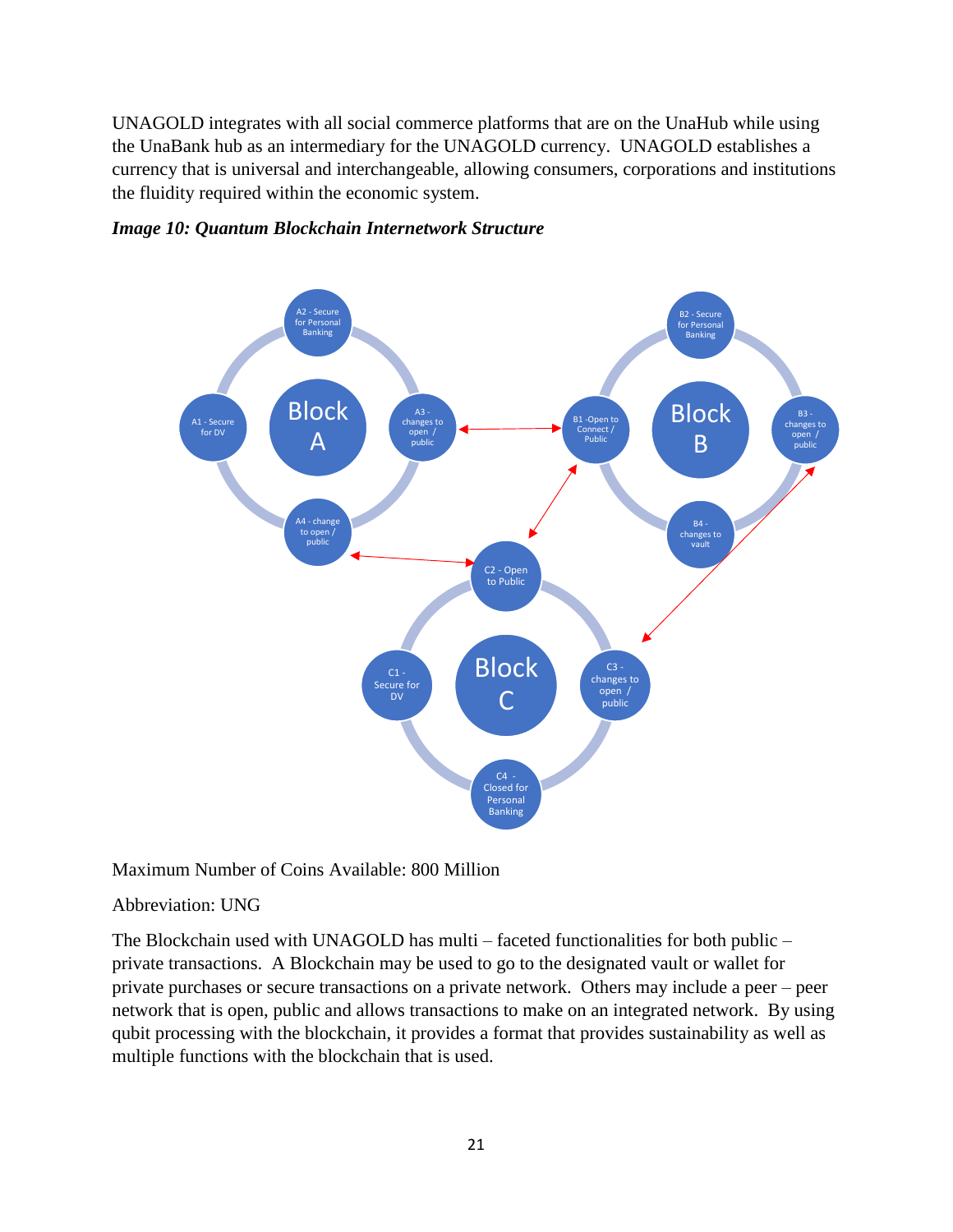The UNAGOLD open internetwork has the capacity of providing fluidity based on user preference and by using qubit processing to find the fastest and most effective transaction method. With the peer – peer network, the coin has the capacity of interfacing and quickening the transactions made online.

UNAGOLD also has the capacity of expanding to fingerprints and security levels for government, banking, corporations and institutions, offering extended functionality for the global community. By organizing the functionality of the UNAGOLD coin to private functions on an alternative peer – peer network, it will secure transactions. The UNAGOLD coin will extend to higher security formats of the coin that are private while keeping other sectors public for peer – peer trading.

With the UNAGOLD Coin and Quantum Blockchain, users categorize their monetary needs into expansive hubs, by commerce or with alternative transactions which are being made. The interlinking system provides levels of security for private transactions as well as open network options that are created with users.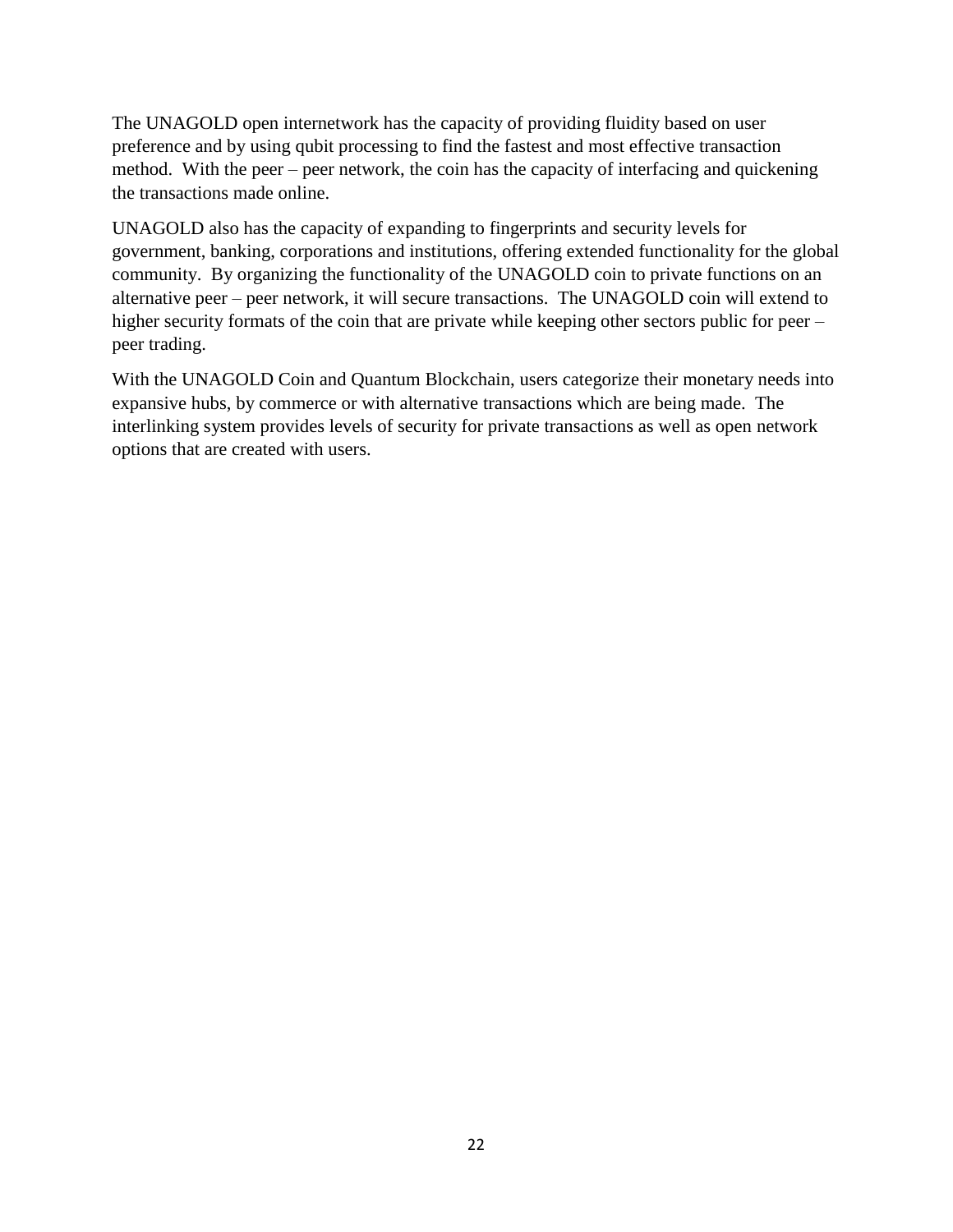# **5.0 Roadmap**



# **ICO**

Begins August 15, 2018 - Presentation of the UnaHub / UNAGOLD for an ICO. Get necessary funds for the implementation of UnaHub infostructure protocol and development of UNAGOLD as well as funding for the quantum code experimentation and interlinking.

#### **Phase 1 Development**

November, 2018 – Development and beta testing of UnaHub in relation to UNAGOLD infostructure. Testing of relationship and interlinking system to core system, the first social – commerce platform. Quantum code and the blockchain will be developed and tested. Prior to this, if necessary, secondary layers on Ethereum blockchain will be immediately implemented with an interlink gateway to UnaHub's big data internetwork.

#### **Phase 1 Launch**

October,  $2019 - March\ 2020 - Implementation of\ 3-5 hubs to selected communities. Testing$ of local – regional interlinking systems and security reinforcements at upper tiers. This will establish the technology triad of transparency while securing all coding structures and multi – tiered approaches.

#### **Phase 2 Expansion**

March, 2020 – Implementation of hubs, expanding by category as well as by country into the global community. App development will begin at this time, as well as interlinking structures which will be expanded and perfected. Big data feeds will be added in at a mass level.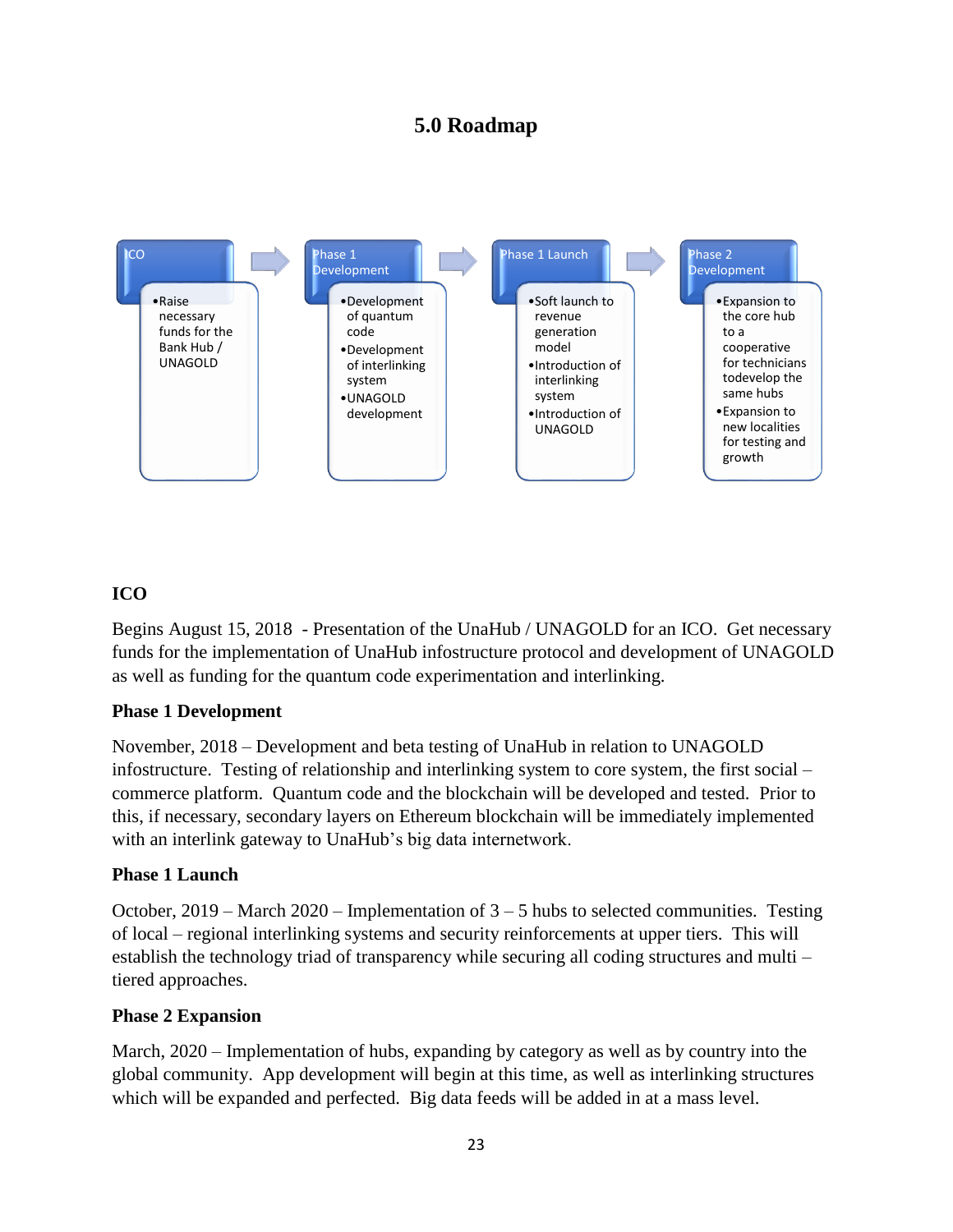# **6.0 Allocated Funds**

Funds allocated to the project through the token sale will be divided into segments for the public and for development of the UnaHub through Phase 2, introducing a complete launch of all systems within the internetwork.



#### *Image 15: Allocated Funds*

A total of 20% of funds will be accessible for the Phase 1 development of the project, allowing agile development of the project, while other funds will be held by a third - party mediator, available only with the launch of new phases of the project.

The global reserve fund, equating to 3% of the total funds, will be held in a third – party escrow, allowing 17% of the funds to be available while the global reserve fund will begin to formulate the token infrastructure of UnaHub.

The hard cap of \$150,000,000 will allow UnaHub to build the infrastructure rapidly, with 20%, or \$30,000,000 available for development. After 6 months, the UnaHub core will be launched. At this time, investors will have access to all public funds in the form of Unagold tokens and a third - party auditor, appointed by the CFO, will provide the release of other funds for Phase 2 development.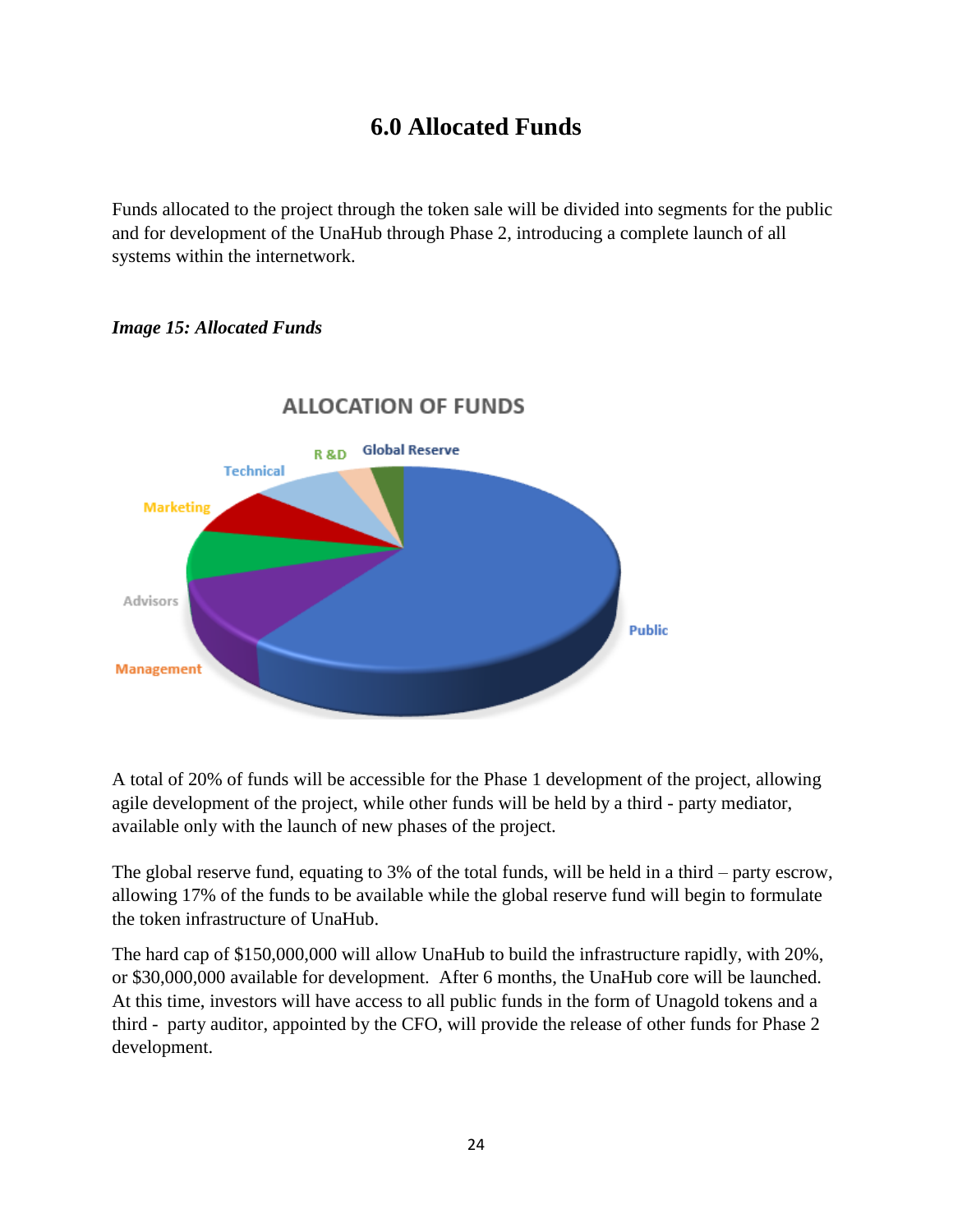UnaHub is committed to transparency and trust with all fund allocations, dedicated specifically to the development of the protocol of the internetwork. To follow the transparency of the system, our financial structure includes:

- A multi signature escrow account used for the allocation of funds.
- All fund allocations through blockchain trust smart contract
- Interim CFO appointed to administer and monitor fund allocation with independent auditor. This includes monitoring of initial 20% of funds to ensure all money is dispersed properly for the development of the prototype.
- Investor refund policy to be implemented. Assurance of money appreciation through full refund plus approved interest.
- Quantum security investor protection. UnaHub policy establishes the highest level of trust, integrity and security with all government, all financial institutions, business and the global community.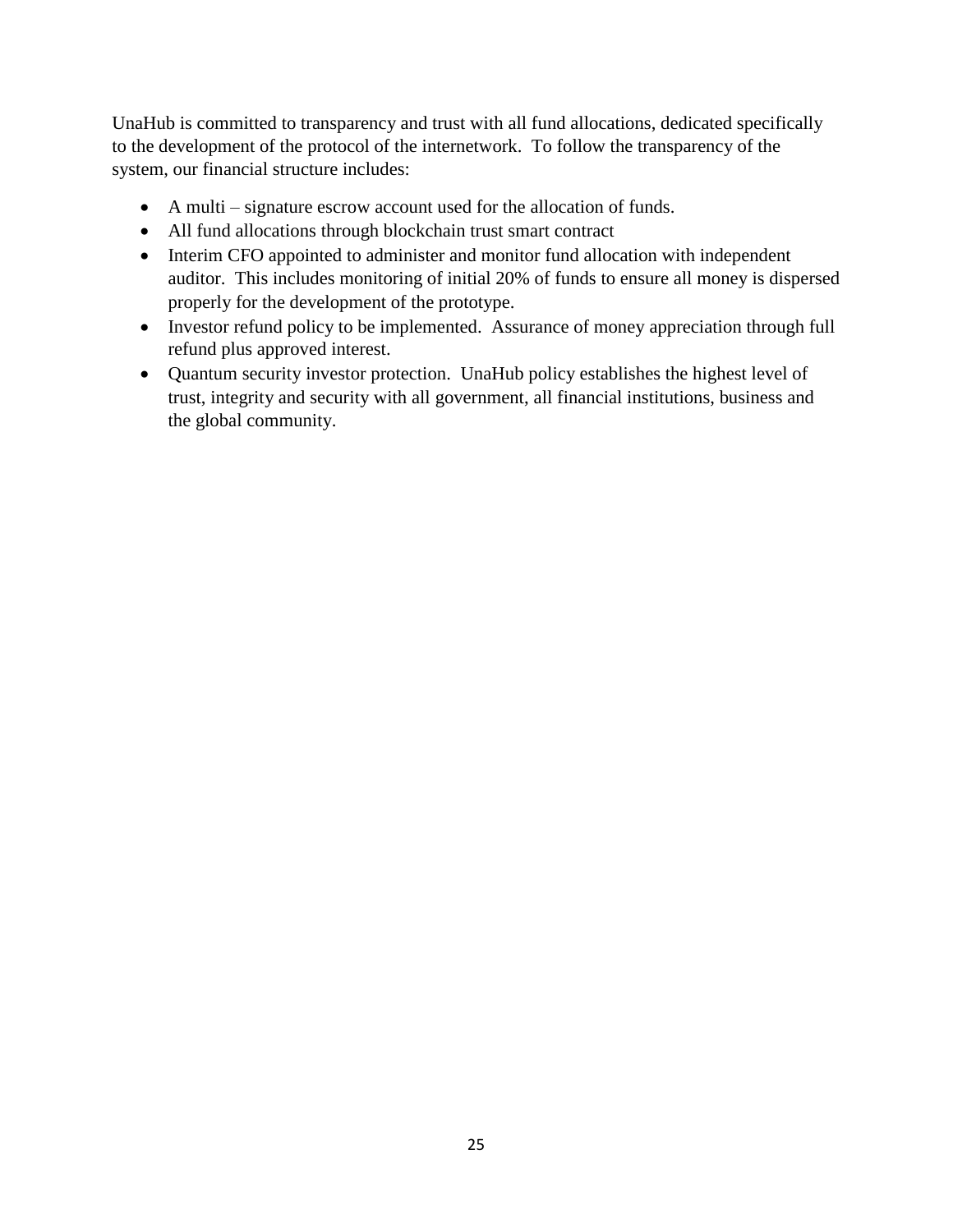# **7.0 UnaHub Partnership Structure**



The mainframe of UnaHub provides partnership opportunities through the quantum power of technology. By utilizing our smart design infostructure the UnaHub technology platform has a greater capacity to scale by category and location. UnaHub's quantum technology manifests the maximum potential for all global opportunities.

To maximize growth at an accelerated rate, UnaHub provides partnerships for technicians, marketers, entrepreneurs, financial advisors and investors interested in owning a part of a hub. Subsidiary formations by hub will be created.

Technicians and entrepreneurs will then be given the mainframe template and introduce big data by hub. They become part owner to that hub, specifically for the development and expansion of information, commerce and social data relevant to the organization.

The partnership with UnaHub is open to those interested in becoming a part of a cooperative, offering equity and tokens to those who develop and maintain different hubs. By offering this partnership structure, it maximizes the number of hubs which are developed. More important, UnaHub is a giant step beyond open source by offering substantial, economic opportunities to all involved.

This unique mainframe is able to expand and scale hubs quickly while offering more organization among data and commerce. It is expected that this mainframe will provide the creation of hundreds of entrepreneurial opportunities while creating tremendous economic prosperity.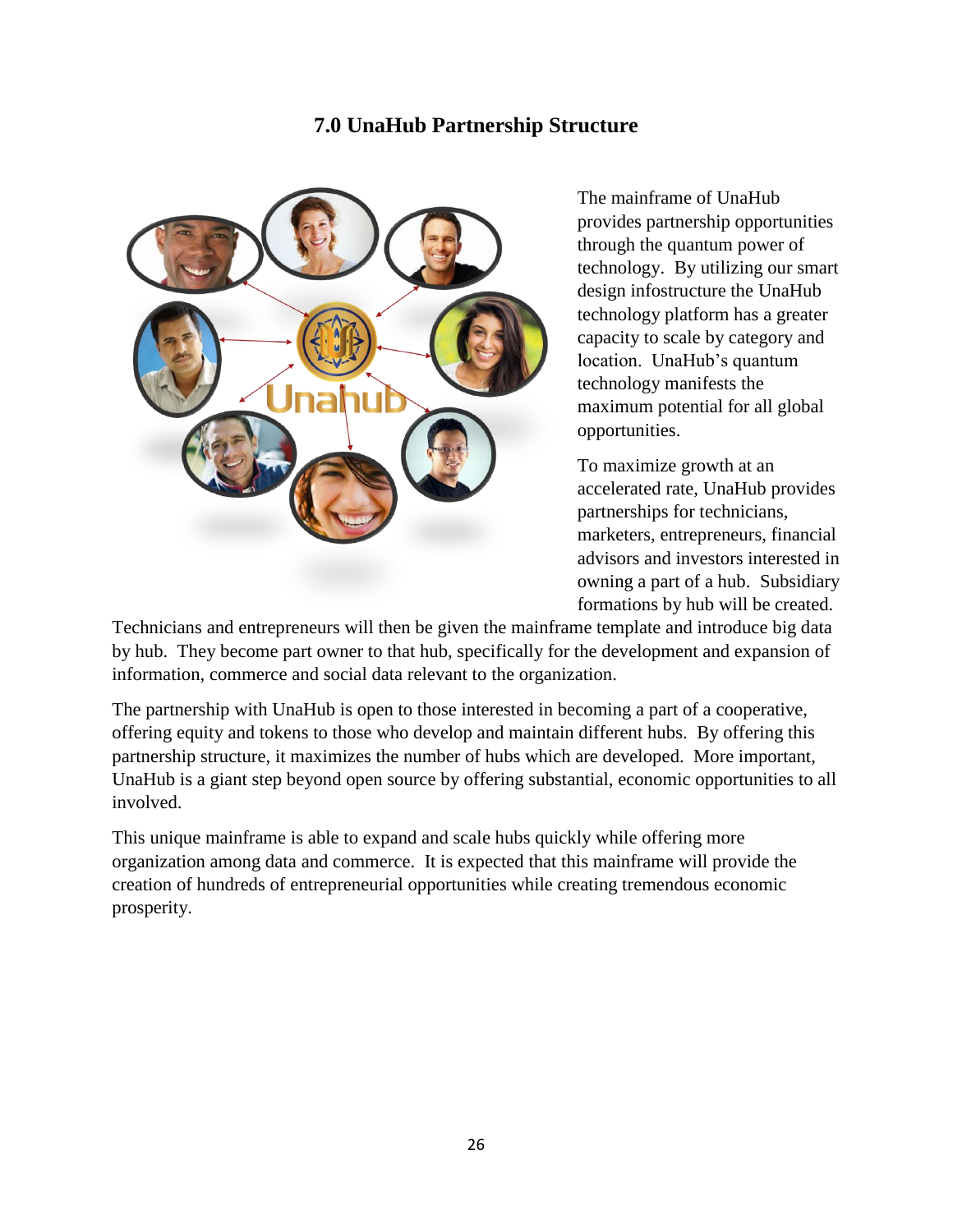# **8.0 Market Opportunity**

### **8.1 Marketing the Technology Platform**

Platforms are essential to the functionality and growth of technology. It is noted that technology companies that become platforms or ecosystems are the only sustainable and long – term opportunities. Many turn to Apple, Amazon and LinkedIn to show monumental growth in short periods by using platforms as a core to the technological functionality (Travlos, 2013).

The UnaHub, functioning as an internetwork, creates worldwide, economic sustainability to both the established centralization financial institutions and cutting – edge cryptocurrencies. Such a smart organizational structure which simplifies the complexity creates expansive and unlimited market opportunities to the global community. Accessibility and transactional diversity creates a 360 - degree circle of every online option, opening a doorway to accessibility and sustainability among the economic community.

The concept of building a platform with big data creates a triad of technology transparency between financial, government and commerce that builds trust and sustainability. According to a current survey, 44% of C-suite executives and 35% of enterprises rely on big data to make decisions with information or purchases. At the same time over 75% of those involved with financial service companies are interested in big data to secure their position in the market or to make better decisions with their purchases (Press, 2013). With every country and corporation looking towards big data as a priority, it is an urgent necessity to create a new internetwork platform that can manage the ever - expanding demands for big data.

Utilizing big data in a smart, interactive media fashion, creates a new framework where social media and commerce offer an innovative structure that brings sustainability and a high - return. The continuing rise in market demands also shows the need to begin integrating transparent, easily accessible big data into an integrated format. Organized information which provides corporations, financial businesses and individuals with big data, while interlinking the information to monetary transactions, creates a rising economic return as well as more possibilities for financial acceleration.

The blockchain is one that is expected to continue to grow, worth over \$20 billion by 2024. Over 69% of banks are experimenting with blockchain, showing substantial promise with the interlink between traditional financing and cryptocurrencies (Smith, 2017). While blockchain is coming into fruition, other companies that are on the cutting edge of technology are looking at quantum coding to speed the process of the blockchain code. IBM (2017), has stated that there is the ability to speed transactions, specifically with the use of the qubit, creating unlimited potential for qubit development.

### **8.2 Market Demand**

The functionality expands to the market demand as well as the use of both blockchain and qubits that will have an expanded reach. The need to have faster, more secure transactions is at the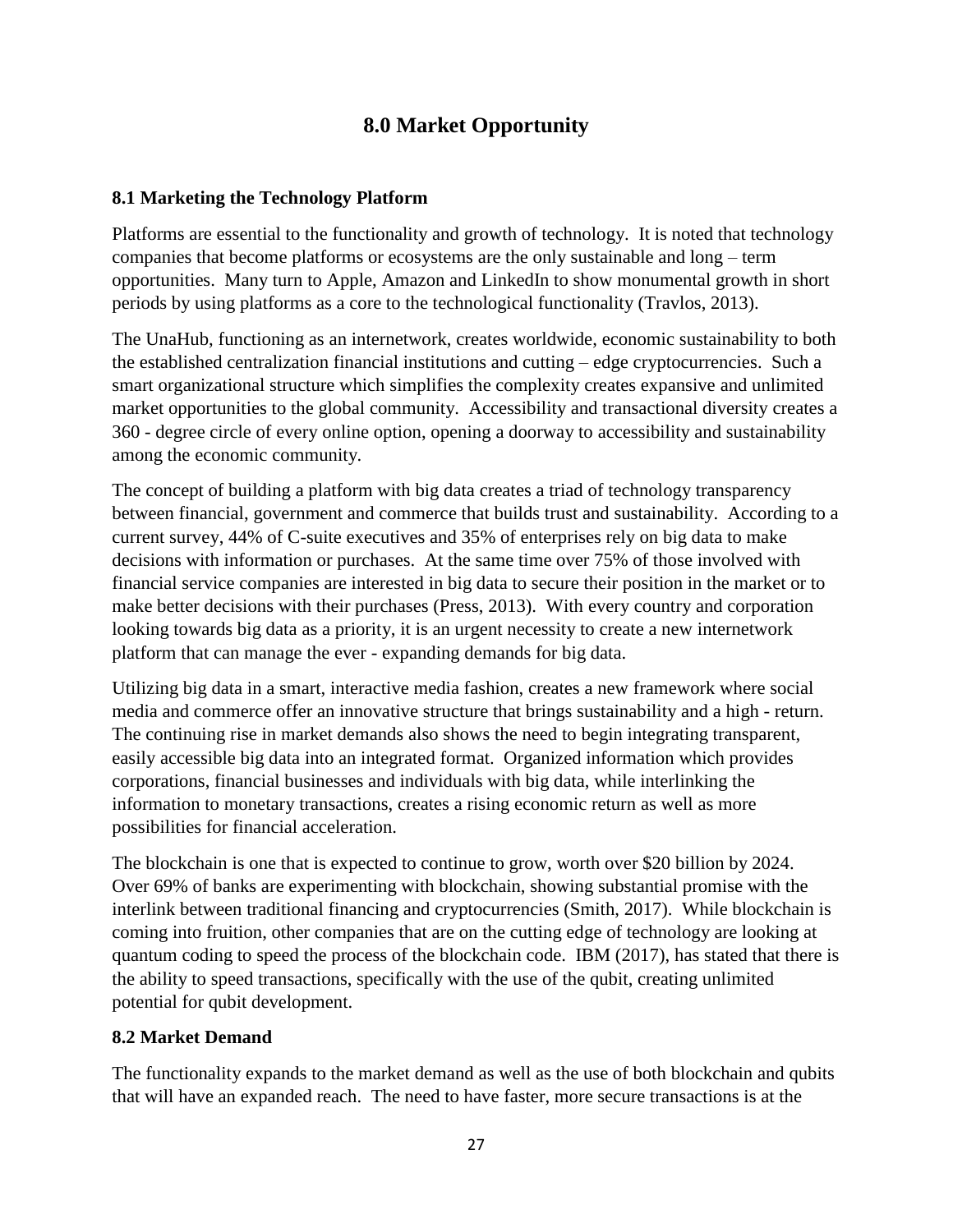forefront of banking, government and institutions. Many who are currently using the current infostructure have noted that it is difficult to find information and use the proper outlets for their online activities (Omatrix Survey, 2015). Upgrading the cyber infostructure provides a shift in online usability while opening more opportunities to those who are online.

The noticed lack of infrastructure that is online is followed by the increasing number of Internet users, which has doubled in size yearly since the introduction of online connectivity. There are currently 3.58 billion people using the Internet, with most looking at search engines and social media for commerce purposes and information. Of these, an average of 22% are buying commerce online. Others who are looking at online shopping often do not finalize a purchase, specifically because of security issues and lack of trust for the online platforms available (Statista, 2017). By offering a secure and robust internetwork, there is the ability to provide the billions of users with an innovative option for transactions as well as information that is sorely needed within the Internet infostructure.

By changing the interactivity levels as well as security, it will alter the format of online commerce at all levels. UnaHub has an expansive reach of those who are online and interested in an alternative format of financial transactions, information and social media. Integrating these specific concepts into one platform offers an extensive market reach while increasing the capacity of those who are using the Internet.

With a continuous rise in Internet use as well as demands for new financial and online platforms, is a strong demand for an infostructure that integrates and navigates information, transactions and social interactions of users. The UnaHub, with the banking - government – social/commerce interlinking system, responds to the growing demands of consumers, corporations and institutions. Through the interactive and innovative system, user activities expand while creating sustainability through the internetwork of the future.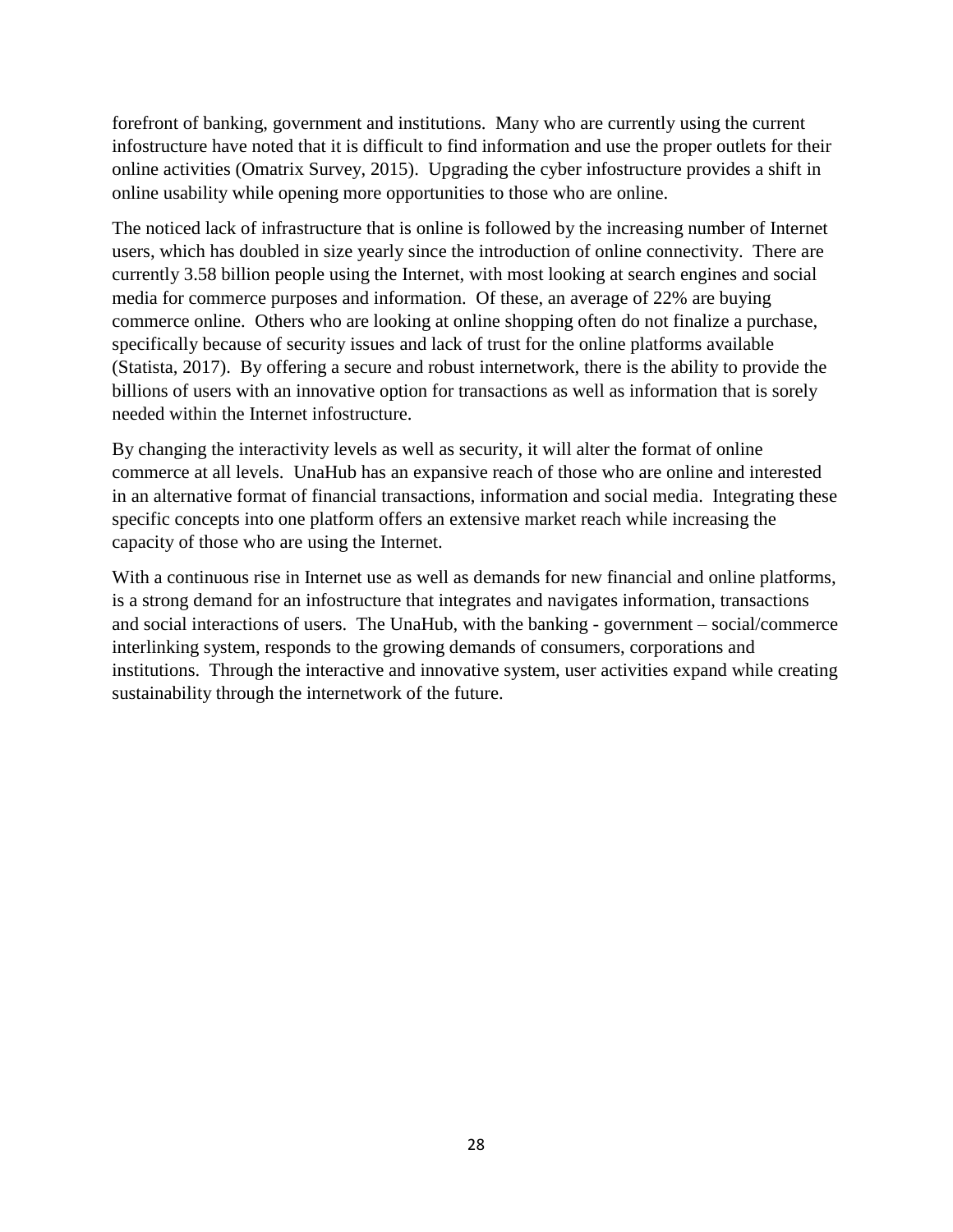# **9.0 Conclusion: The Technoconomy Model**

UnaHub opens an infinite doorway of opportunity to co-create business, enterprise and prosperity with its new internetwork platform. We draw on the strengths of the current Internet legacy infostructure while bridging and organizing data flow to and from all blockchain networks. By interlinking all walks of life with monetary possibilities, it provides a technoconomy model as well as sustainable prosperity for all.

Cryptocurrency is a speculative market which presents some risk to potential investors. While some coin offerings do not bring on the median desired return, the UnaHub offers an infrastructure for the Internet. The current comparisons to Google, Facebook and Amazon lowers risk and gives investors an opportunity to receive high expected return. Historically, innovation is always a catalyst for economic return.

The smart creation of technology with quantum applications that address every social and economic factor produces immediate global impact. A new technology foundation which promotes the true information automation and organization of the world's big data is of paramount importance. UnaHub, with its quantum technology approach, positions itself as the internetwork of the future.

The future on the horizon gives the promise and reality of a new world of innovations, genius invention, scientific breakthroughs in every field. Blockchain, artificial intelligence, quantum computing and cryptocurrency are indeed more than buzz words of the moment. They carry the future trends that will transform us and lead us boldly into an amazing future; ………………….. a truly global smart society.